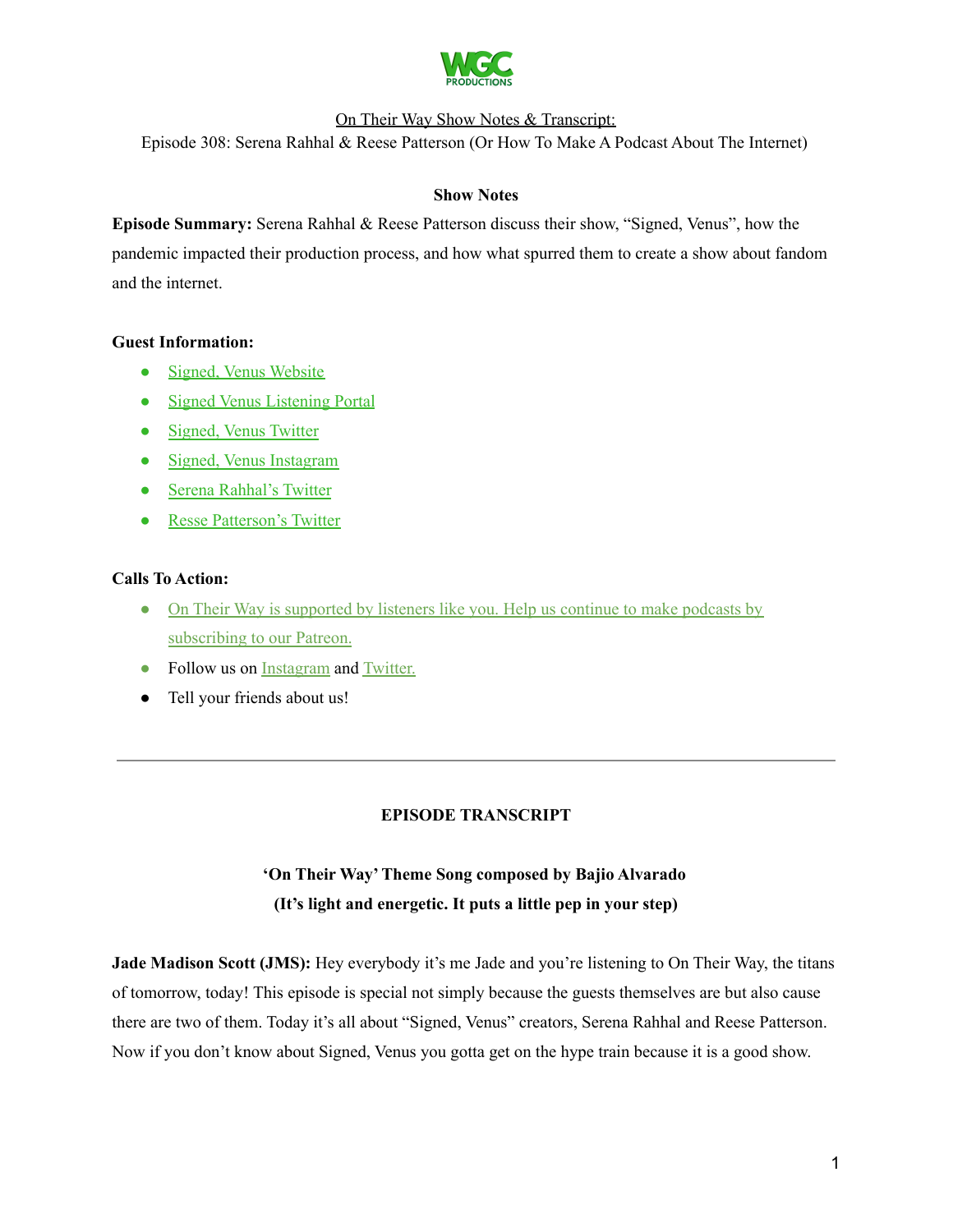

Episode 308: Serena Rahhal & Reese Patterson (Or How To Make A Podcast About The Internet)

**JMS:** It nimbly captures the beach aesthetic while staying consistent with its themes and characterizations and the world-building lends itself to the dreamy pastel quality the story emits. It's just a neat show that is really easy to like, but don't take my word for it. We're gonna be playing the trailer in a few seconds so you can judge for yourself. But before we do that I want to remind you of two things, transcripts can be found at our website, wgcproductions.com, and I want you to remember this is a WGC Production.

# **'On Their Way'Theme Song Fades Out 'Signed, Venus'Trailer Fades In**

### **(The cawing of seagulls and the crash of surf on the beach)**

**Mirah (M):** I noticed that your first destination is Arabella but that's not on your way.

**Hayden (H):** It's the first destination the writer went to. It's sacred.

**(Jaunty Techno Music)**

**Kameron (K):** (Laughing) Oh, how excited are you? On a scale of one to ten?

**H:** A billon!

### **(Music Fades Out To A Plucky Tune)**

**K:** I thought the waters at Coast Venus were clear. This is….that's something else.

### **(The Music Continues)**

**Valeria (V):** Visitors. Of course.

**H:** You're Captain Valeria, right? Of the Ultramarine?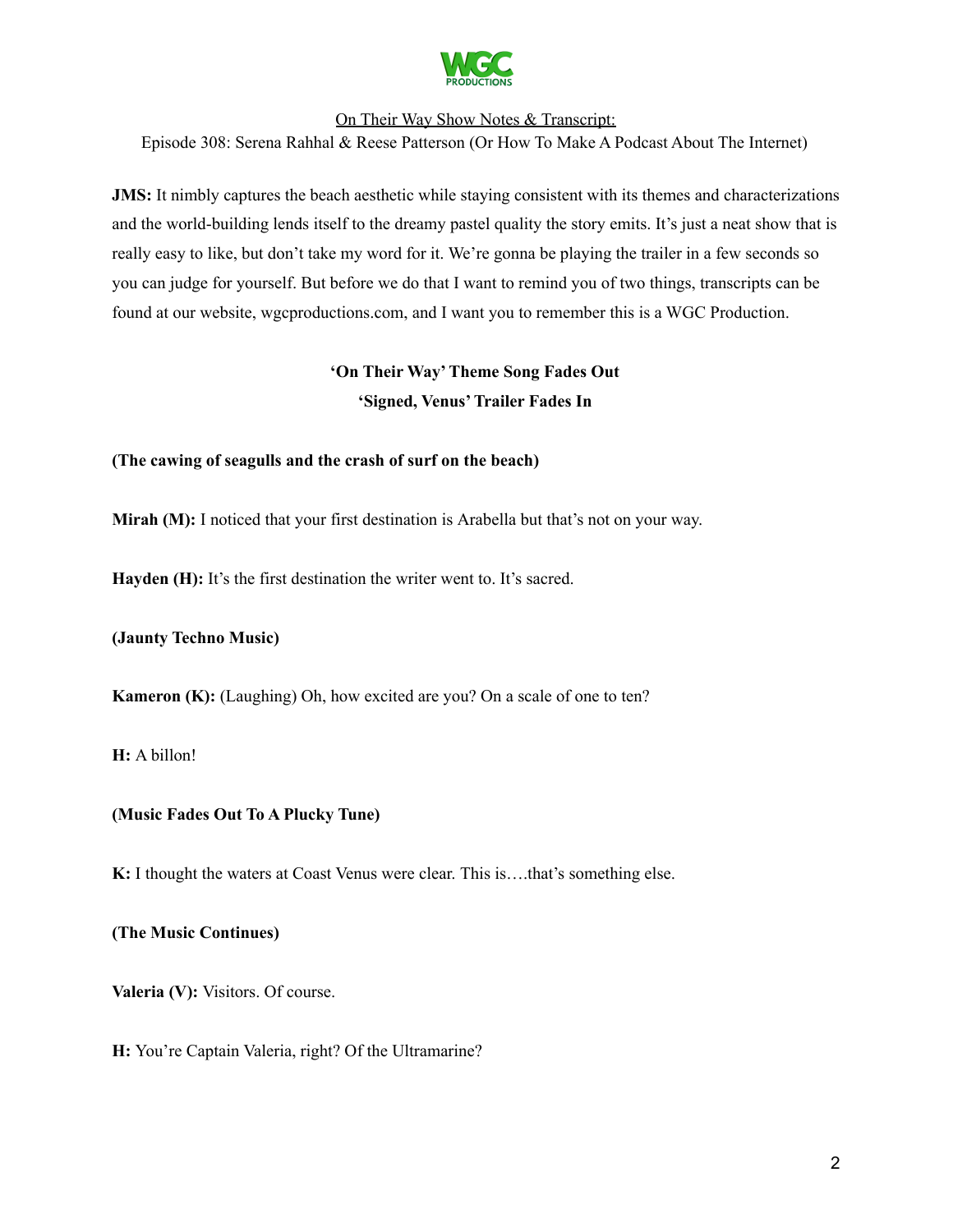

Episode 308: Serena Rahhal & Reese Patterson (Or How To Make A Podcast About The Internet) **V:** Yep. That's me. And that's her, the Ultramarine.

### **(The music winds on)**

**Nuri (N):** Sentimentality is a virtue of ours. It's ingrained in our people.

**Cora (C):** I'm sure such a thoughtful gift will cheer her right up.

### **(A Drink is poured into a glass. Dreamy techno music fades in.)**

**H:** One of the most important people we have to meet is in Arabella.

**N:** Who was this person?

**H:** No one knows, actually.

**Voiceover:** Signed, Venus Part I. Listen on May 27.

**V:** Do you two know anything?

**(Cymbal Crash.)**

### **'Signed, Venus'Trailer Ends**

**JMS:** Serena is the co-creator and co-writer of the audio drama podcast, Signed, Venus, a story about two people who go on a road trip to uncover the identity of an anonymous traveling writer. Serena is also the voice of Mirah on Signed, Venus and Nima on Moonbase Theta, Out. Reese is the co-creator, co-writer, and voice of Zelene on Signed, Venus. Reese also runs PYROMOUR, a soap and candle shop with a pop culture twist.

### **(Laughing)**

Hey! Hey, how are you guys?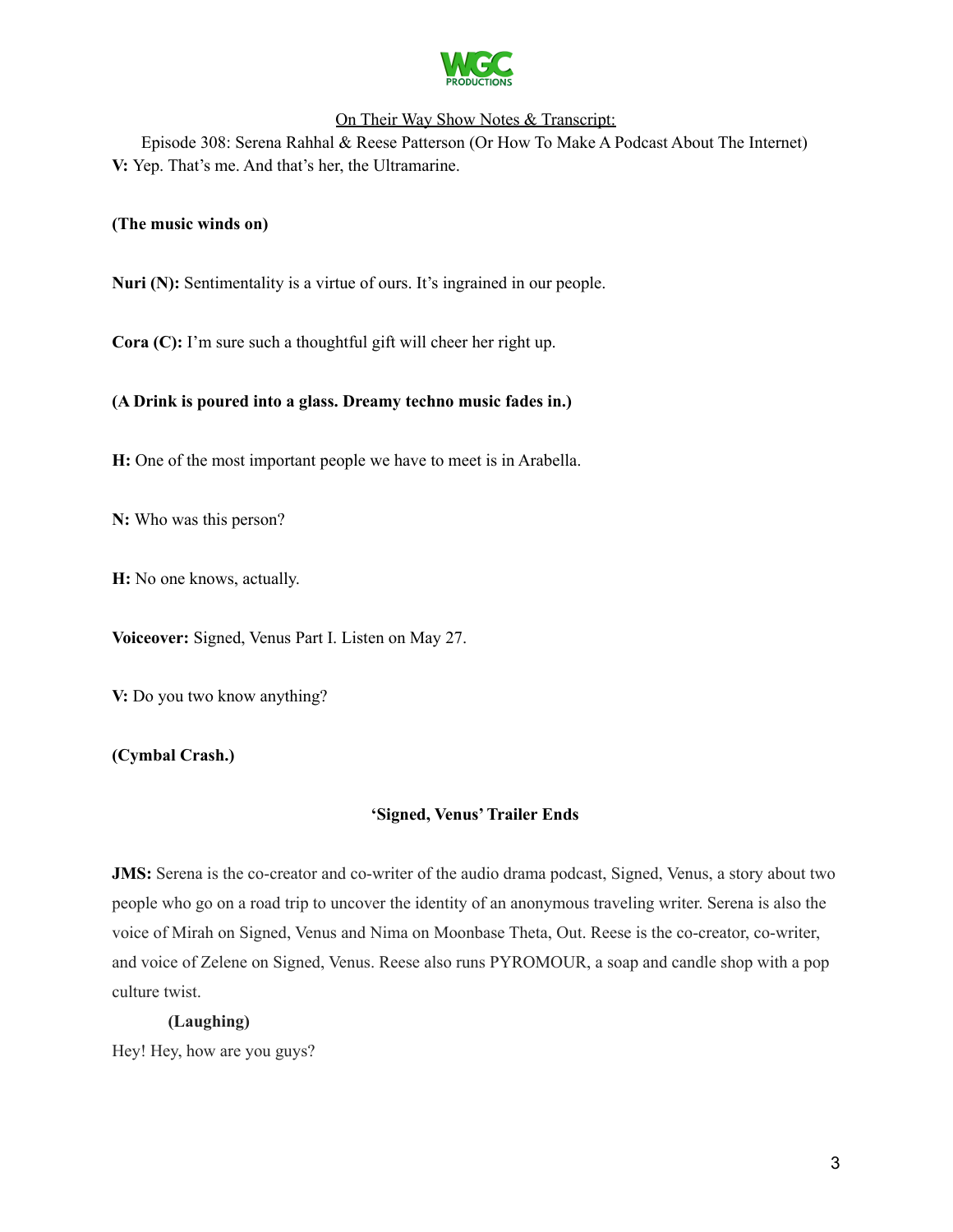

Episode 308: Serena Rahhal & Reese Patterson (Or How To Make A Podcast About The Internet) **Resse Patterson (RP):** (Laughing) Doing well.

**JMS:** Okay. Wonderful. I'm glad you're doing well. I'm glad you're doing well, Reese. Uh, Serena, how you doing?

**Serena Rahhal (SR):** I'm doing pretty good. Thank you so much for having us on your show.

**JMS:** You're welcome. I'm glad that you guys are here. Okay. So, I'm going to launch into this interview with the very first question I asked quite literally every single person who comes on this show: where do you guys come from, and where are your roots?

**SR:** Okay. I can go first. I am Palestinian and I'm currently living in London, Ontario, which is in Canada. I did live in Jordan for four years as well with family who were living there. I think all of these places are pretty formative for me, so.

**RP:** And, um, I am from Montgomery, Alabama, uh, born and raised, haven't lived outside of the state and Alabama is, uh, very important to me.

### **(Reese Laughs)**

**JMS:** Alright, Alabama. Well, I love another Southerner and...yeah!

### **(Reese Laughs)**

Okay. So cool stuff. Okay. So, I just want to know,in you guys' own words, what exactly is it that you do?

**SR:** Okay. Sure. I can go. Do you mean on the podcast?

**JMS:** Yeah. On the podcast, unless you feel like you want to give a more expansive answer?

**SR:** Was just curious. Okay. Um, yeah, so we created 'Signed, Venus' together. Um-

### **(Serena Laughs)**

So, it was a lot of coming up with the concept, a lot of planning. Yeah, I think that what we, we do a lot of, uh, just kind of like mapping out different concepts. What needs to happen when and where.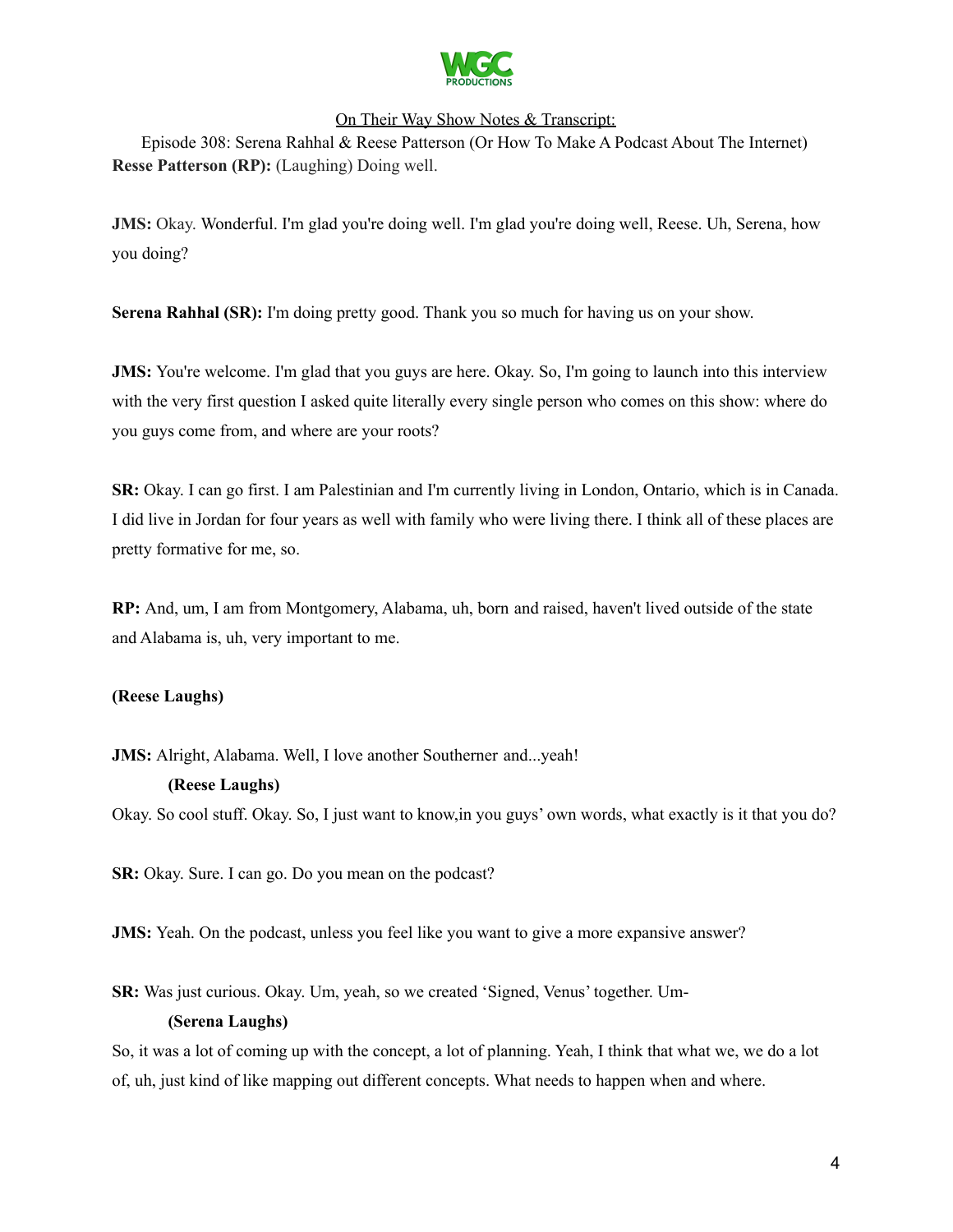

Episode 308: Serena Rahhal & Reese Patterson (Or How To Make A Podcast About The Internet) **SR:** What the themes are in the story, and then obviously there's the actual scriptwriting, um-

#### **JMS:** Mhmm.

**SR:** Which we've been doing, not so much a lot of that lately, but a lot of editing for the scripts that we've written. Um, so just kind of, uh, actually laying down these ideas into something solid and then going back and reading over it a million times and changing it and fixing it until it is at a level we would consider to be satisfactory.

#### **(Serena and Reese Laugh)**

**RP:** We also, uh, direct. We have a really awesome cast. Um, they're super flexible, um, super wonderful to work with. Just, that's probably my favorite part just working with our cast. We do asynchronous recordings for the most part which gives us a lot of chances to really work with each actor directly, and it's just, it's great.

#### **(Reese Laughs)**

**JMS:** Alright, cool! And could, and could you just sort of explain to our audience what exactly it is that 'Signed, Venus' is about? Like in a nutshell, what makes the story special, special, et cetera?

**SR:** So, 'Signed, Venus' is like, like you said a little bit earlier, it's a story about two people who go on a road trip trying to uncover the identity of a mysterious traveling writer. And so I think 'Signed, Venus' is about a lot of different things, but, one of those things is about, like, fandom and autism. Hayden is autistic and very focused on the identity of the writer because the series that they wrote is Hayden's special interest. It's also about, uh, sort of relationships and travel and what you call home and narratives, you know, all those good things.

**JMS:** Okay. So, then that answer leads me to want to say a couple of things. One, we're definitely going to get into the themes of 'Signed, Venus' cause that's, like, one of my favorite parts of the show is just, like, the stuff it explores, cause I don't see that a lot in media.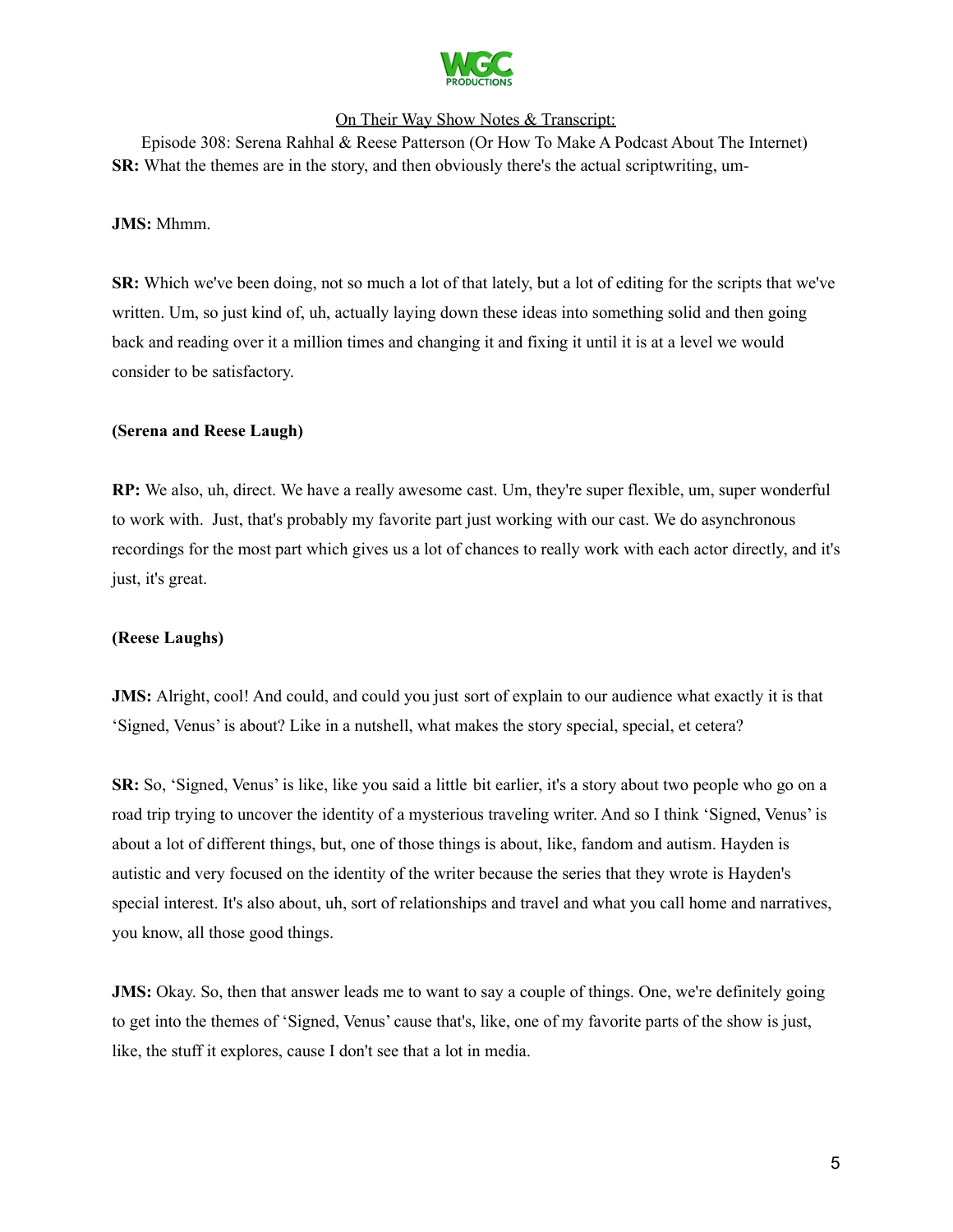

Episode 308: Serena Rahhal & Reese Patterson (Or How To Make A Podcast About The Internet) **JMS:** Like, especially when it comes to the, the act of fandom and parasocial, parasocial relationships, so we'll get to that. But before we do that, I wanted to ask both of you where exactly did this show come from? Cause it's a really unique, interesting look, like you said, at fandom and parasocial relationships and, uh, and, like, special interests of autistic people and all that jazz. And it has such a specific feel and tone. Like when I listen to it, I see pastels-

### **(Serena and Reese Laugh)**

And yet, like, there's this certain darkness looking underneath it-

### **(Serena Laughs)**

Which can kind of be seen an episode at the end of part one, so like, I wanted to know, like, how did you come up with this interesting and unique concept?

**RP:** Okay, so, we both use Pinterest for character ideas and concepts. Um, and I had a bunch of Pinterest boards for original characters that I had really nowhere to put them, I didn't have a story for them.

**JMS:** Mhmm.

**RP:** Um, and I think using Pinterest, like we use Pinterest for the show and it's, uh, really, really helpful. And I think that that really also like brings forward, like, uh, like the kinds of like the pastel vibes, like you mentioned.

**JMS:** (Laughing) Mhmm.

**RP:** Because it, uh, since it's so visual, uh, in our planning and everything, um, but anyway, so I had, um, these OC boards and I didn't know what to do with them, and we had just finished listening to Wolf 359, which is my favorite thing ever.

### **(Jade and Reese Laugh)**

And, uh, I was like, "I would like, a, I would like to do a podcast." And we were like, "yeah, sure, okay." Um, and so that's where the, like, original origins and I wanted it to be a road trip podcast that's uh, and then it filled up and built up from there. And Serena you can continue.

### **(Jade and Resse Laugh)**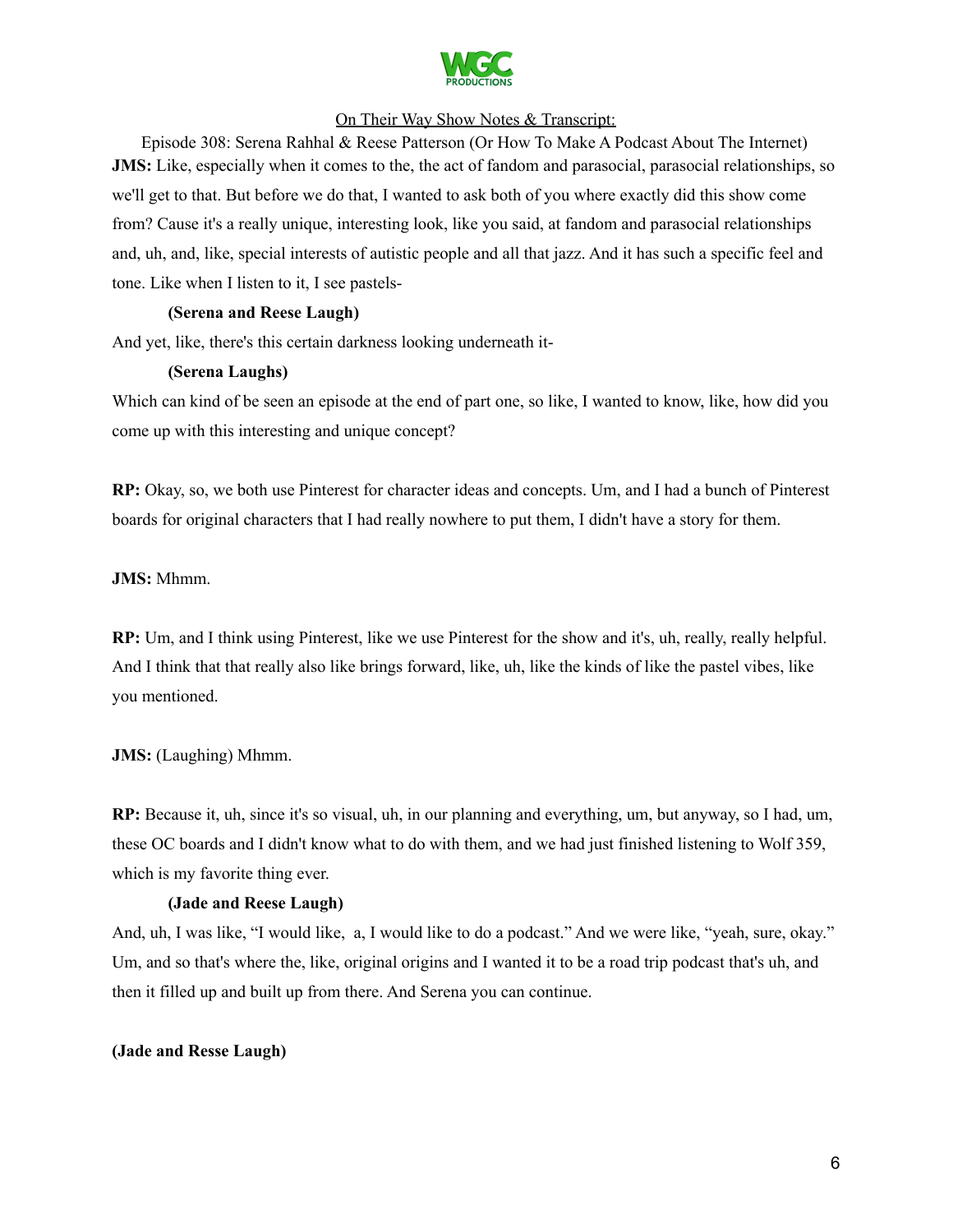

Episode 308: Serena Rahhal & Reese Patterson (Or How To Make A Podcast About The Internet) **SR:** Yeah. I think the fact that we had, we had created these mood boards before we got started was a huge part in shaping like the tone and aesthetic of the show. Um, a lot of our ideas sprung pretty much directly from just collaging different kinds of images together based on stuff that we find cool and stuff that we find interesting.

I think the medically, um, it kind of springs a lot from what we tend to be interested in. Reese and I are both autistic so we're kind of naturally inclined to read about and write about, um, autistic characters. And I think that, for me anyway, um, these sort of questions about like, you know, "where are the lines between reality and fiction and how solid are those lines exactly," that's something that me, and I know Reese as well, we've both been interested in for a very long time. So, I think it was just kind of merging a lot of different aesthetics and then also, uh, concepts, themes, that we like in a way that we haven't really seen before.

**JMS:** Hmm, and I, I, want to touch on that, one of those things that you said, which was, uh, exploring the line between reality and fiction and that kind of links to another question I was going to ask, because besides, like, the themes of the show, which is one of my favorite things about the show, another thing that I really like is the world-building that you do. And, like, in Conclaire, like there's this, like the fact that there were places that aren't real and yet there are places, like, California, which apparently exists and Kameron's from, and all that jazz, like, this sort of line between reality and fiction is definitely a thing that pops up like in the actual world-building of the show. So, I wanted to know, like, what was that process like building this world that is both in half in and half out of our own reality?

**SR:** We actually got a great review a while back from someone who had mentioned as like, uh, it was a really great review overall. Like it was, it was super sweet toward the show, and the one line in it that was a criticism was actually something that we both took as a compliment, which was that, um, the reviewer mentioned that, um, because of the mixing of different place names, like the real ones, like Conclaire with fictional settings, like Arabella, um, it can be a little bit confusing sometimes to see, like, what's real in the story and what isn't, and that was pretty much exactly the kind of effect that we were going for. It wasn't so much intentional like we want to confuse people, but it was definitely like, we knew that we wanted to tell a story about the real world and, um, in a way that is a bit more literal than what you would get in, in something like fantasy or something that takes place entirely in a different universe.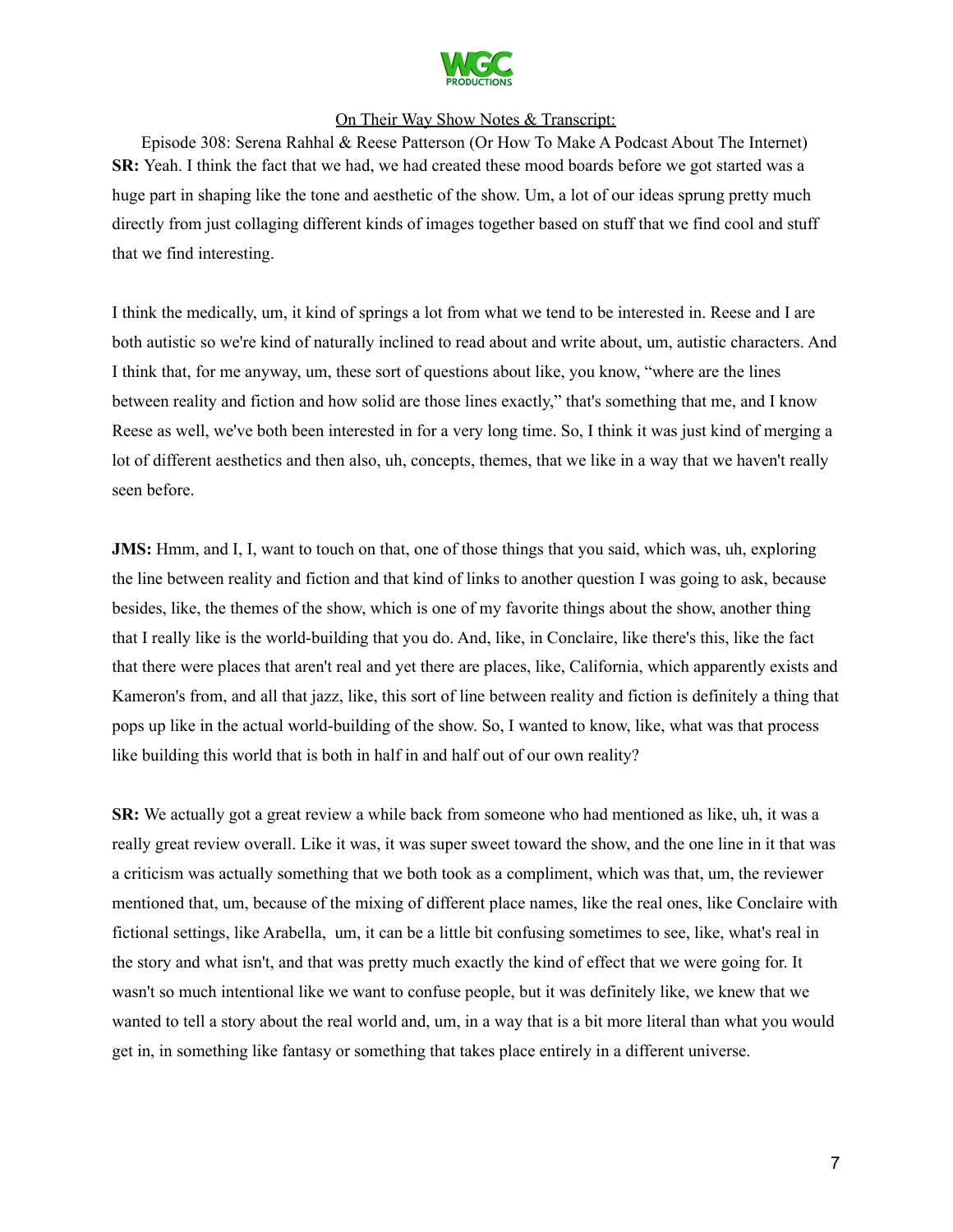

Episode 308: Serena Rahhal & Reese Patterson (Or How To Make A Podcast About The Internet) **SR:** But at the same time, we wanted to have the freedom to, uh, create these really unique settings and kind of just infuse our own mythology into them. And so the way that it kind of ended up playing out was like, "okay, well, why don't we create a fictional country? It's not like the entire universe needs to be fictional, but we can have it so that this one place is."

### **JMS:** Mhmm.

**RP:** Yeah, having, uh, the country be fictional, like it also gives us, uh, the freedom to like, have influences from like the real world reality without having to really, uh, be stuck in certain places.

### **(Reese Laughs)**

And I really love that, uh, because you get to play with different cultures, different, uh, scenery, um-

**SR:** And historical influences too I think.

**JMS:** Historical influences like what?

**SR:** Well, I think that-

### **(Serena Laughs)**

It's hard to talk about without getting into some of the stuff that's coming up in part two-

**JMS:** Oh, okay. Okay.

**SR:** But, um, yeah.

### **(Serena and Reese Laugh)**

**JMS:** Got it. Okay. Um, all right, well then I'm going to pivot so that you guys don't spoil your upcoming, uh, your upcoming part II. Season…...part two.

### **(Serena and Reese Laugh)**

Um, so, so I, I kind of want to talk about those aspects that we mentioned earlier when it comes to, like, the themes of the show cause again, I just think they're really cool and it's interesting because as a, like I'm 21, so I grew up with the internet in a very real and tangible way...."real and tangible" "the internet".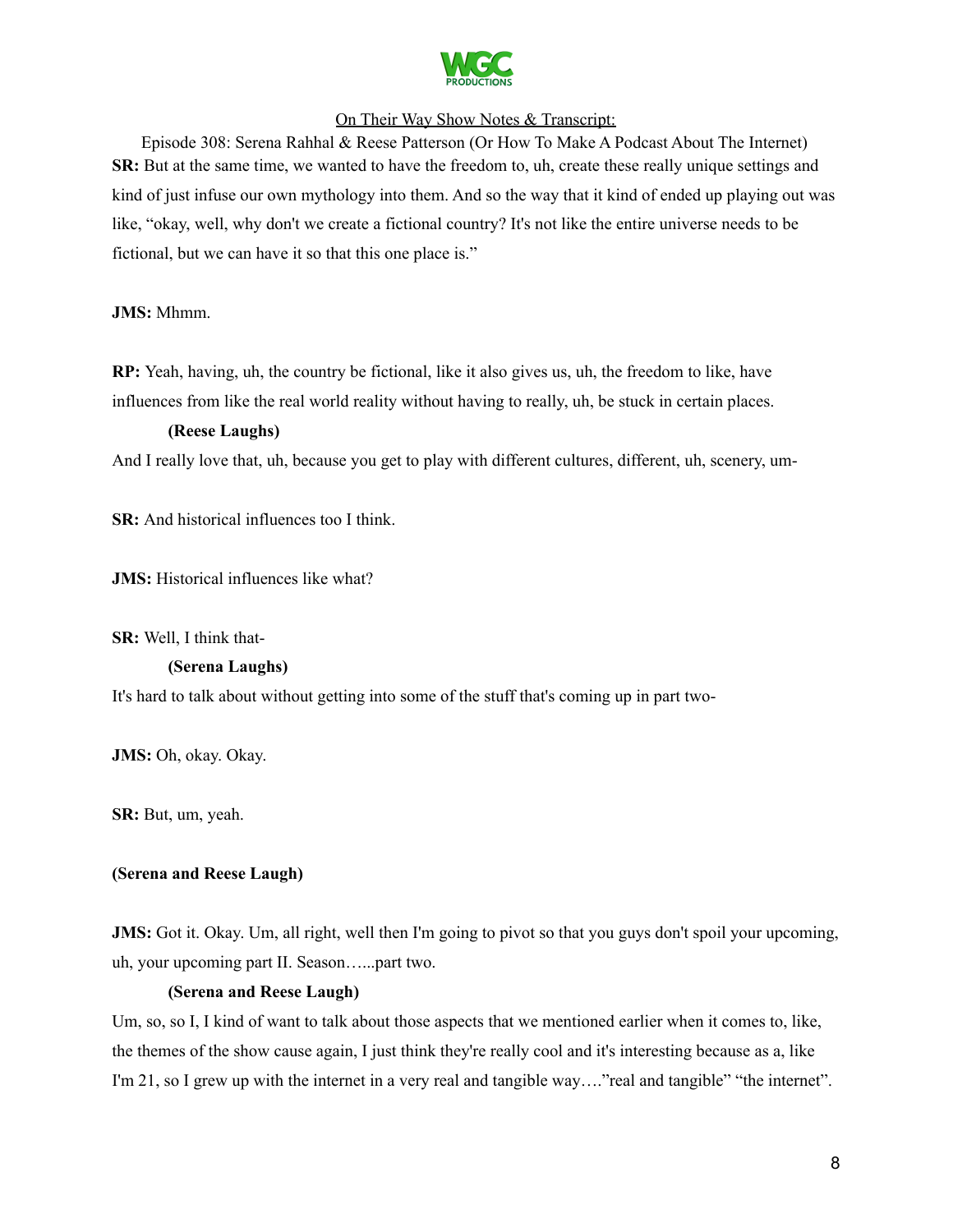

Episode 308: Serena Rahhal & Reese Patterson (Or How To Make A Podcast About The Internet) **JMS:** What a juxtaposition.

#### **(Serena and Reese Laugh)**

Um, but I grew up with it like in a very prominent way, and so it's interesting seeing how fan culture is sort of, it sort of manifested through the character of Hayden, and it's also interesting that you mentioned that they're austistic, cause I... don't know if I wasn't listening closely, but I didn't pick that up in the show. I just thought they were like a, like a super fan, like it says on the website. So, I wanted to, to ask, like, what was your, um, at what point did you realize that this theme about sort of the, um, sort of the way that fan culture interacts with, like, our personal lives….like at what point did you realize that was a theme that you guys were working on? And like, how did the exploration of that theme developed during the writing and production of the show?

#### **(Reese Laughs)**

**SR:** Do you want to answer or should I?

**RP: (Laughing)** You can go ahead.

**SR:** Okay. Well, Reese and I were also raised on the internet. I think me a little bit more than Reese.

### **(Serena Laughs)**

Uh, and specifically in fandom. We actually met through fandom.

**RP:** Yep.

**SR:** And so I think that we just have this, like, um, really deep, intimate knowledge of how fandom has affected our own lives and how it's kind of shaped our own identities and also our relationships and the way that we see the world. So, it's definitely coming from a place of just kind of personal experience, you know? Um, this idea of like, uh, how do you think about your different influences? Like, how do you be so invested in something and feel like, you know it, and also have that thing be sort of the creation of somebody else, you know?

#### **JMS:** Mhmm.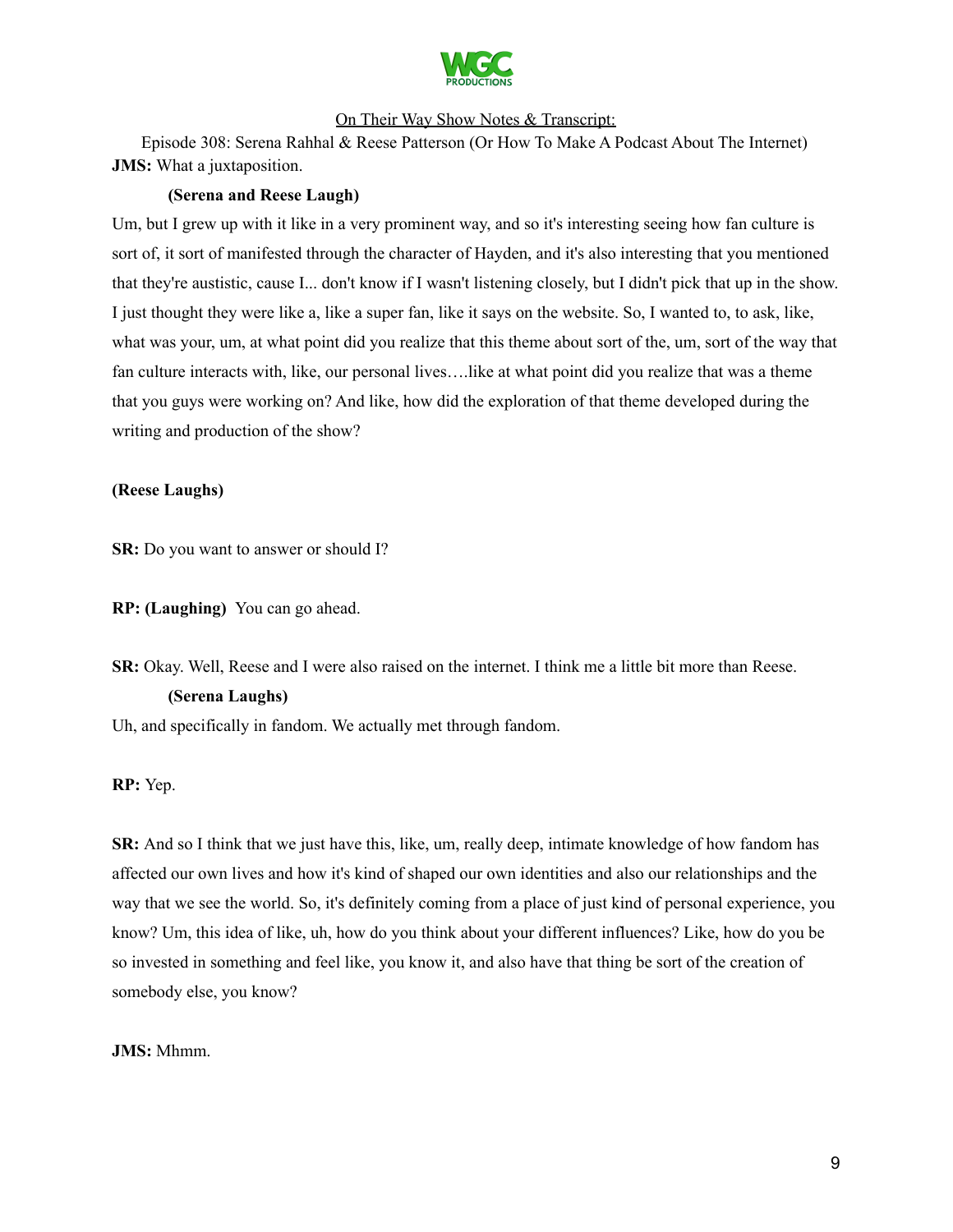

Episode 308: Serena Rahhal & Reese Patterson (Or How To Make A Podcast About The Internet) **RP:** So, like, Serena said, fandom is, like, so deeply important to us. I really don't see, especially for like our first work, I can't see a scenario where our first thing wouldn't really focus on fandom so much because like, it it's so important and it's also like, it's fun to explore. Like, it doesn't really-

### **(Reese Sighs)**

When I see it, it's usually done in, like, a mocking way or it's just like, it's playing it for jokes. And it's like, well, that's not that's….silly.

#### **(Reese and Jade Laugh)**

**SR:** It's often, yeah, I feel like we so often see it done in a way that's like overly critical, but also like overly celebratory in a way that can be superficial sometimes without really getting into like what that experience is like and what it's like to have such a deep and important part of your identity be shaped by fandom and how that feels like when you're actually in it and not just an observer.

**JMS:** Mhmm.

**RP:** Yeah. Yeah.

**JMS:** Hmm. And the show also makes comments on, I mean, like one of the big cruxes of the, of the show is Hayden's attachment to The Writer, uh, which is in itself like a massive parasocial relationship, which in itself i's neither good nor bad thing, but like, uh, parasocial relationships are a big part of the show.

#### **(Reese Laughs)**

But it's interesting, right, that the entire show is sort of based around this parasocial relationship between Hayden and The Writer and Hayden and, like, even, even their own sort of country, because, like, they go to these different places and figure out, like, the places are not quite what they thought they were.

#### **SR:** Mhmm.

**JMS:** And so there's even, like, this parasocial relationship to the land.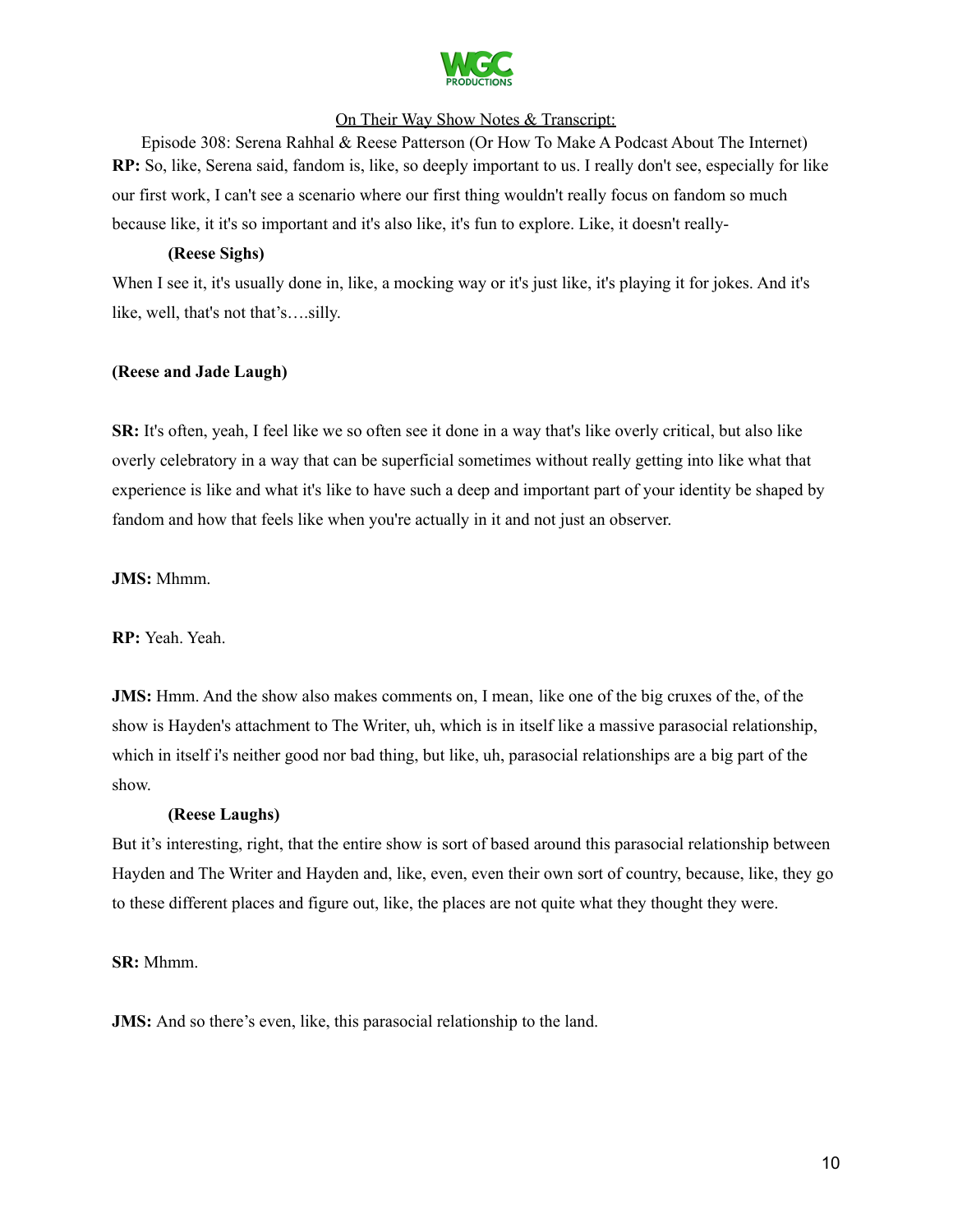

Episode 308: Serena Rahhal & Reese Patterson (Or How To Make A Podcast About The Internet) **JMS:** And so, I kind of wanted to ask like, as creators yourself, especially in the audio drama world, which does focus a lot on, from what I've seen, uh, not focus on, but rather the parasocial relationships also play a large part in the audio drama world if only for the fact that because it's so international and yet we use social media to interact, like, there's a lot of *that* just going on. So, I wanted to know, like, how do you navigate parasocial relationships in your own business/audio drama endeavors.

**SR:** That is such a good question.

### **(Serena, Reese, and Jade Laugh)**

#### **RP:** Go ahead.

**SR:** Honestly, like...and it's such a good question because that's honestly something that we're grappling with, like, all the time. Like I genuinely feel like not a month has gone by that we've been involved in audio drama, where we aren't constantly thinking about things like relationship boundaries and internet safety-

#### **RP:** Mhmm.

**SR:** And all these different things that are so important when you're working with people remotely, and especially when you're building connections remotely. Um, so yeah, I don't know, like, it's hard. Um, I don't think there's necessarily a right answer, but, um, the way….I think that what we're learning is kind of like, um…..to have an open mind and be receptive to building relationships with others, but also to, um, sort of keep in mind, like, your goals and the nature of the relationship that you're, that you feel comfortable having as a professional, um, as someone who is working in an industry and not just being in a fandom space where it's a bit more casual. And deciding, like, to be selective about who you maintain relationships with and also about the way that you engage.

**RP:** Yeah, um, I'm a very very, we both are, um, but big proponent for, uh, separating your spaces. Um, like, uh, particularly on social media. Um, I think everybody needs a private account on Twitter.

#### **(Jade Laughs)**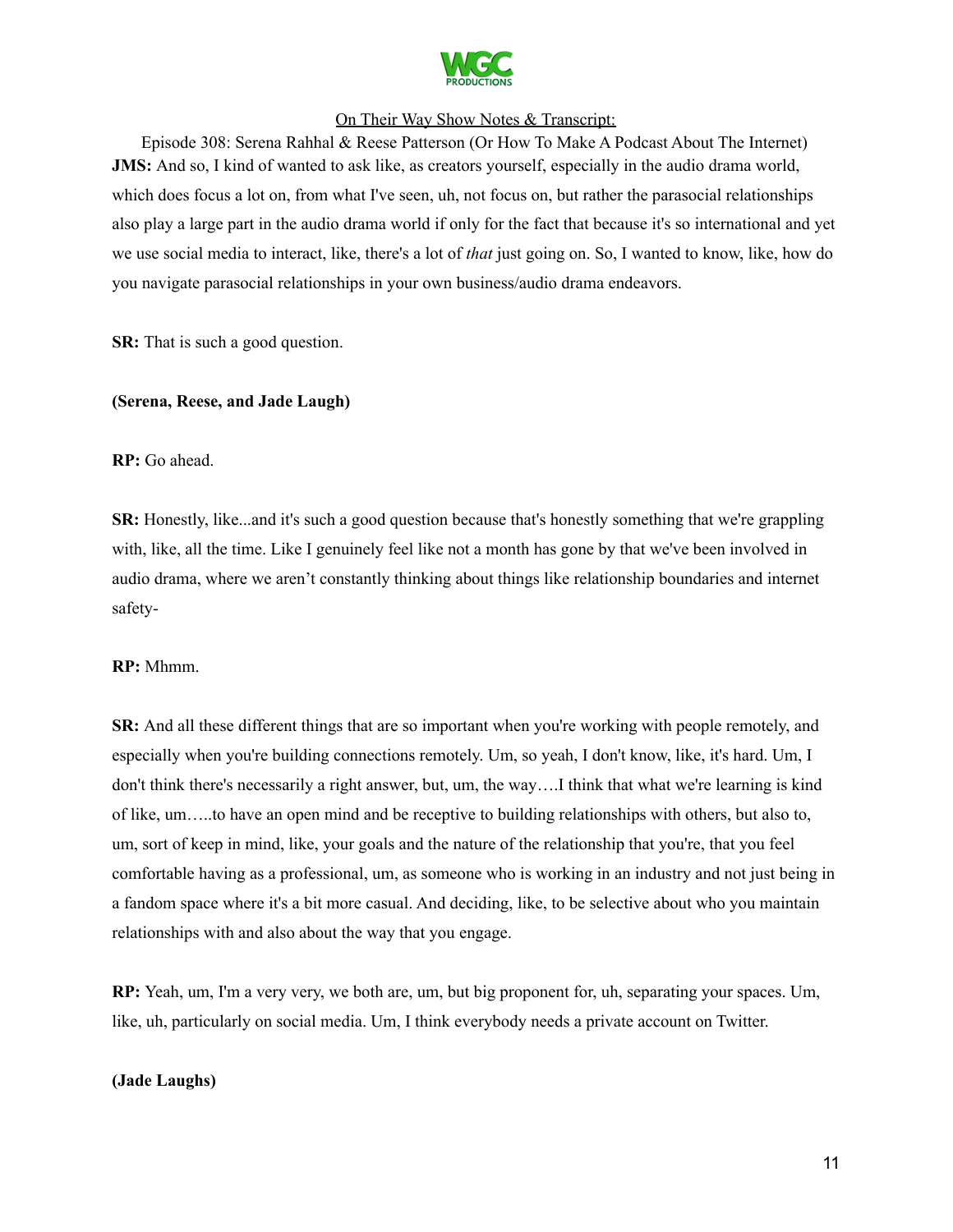

Episode 308: Serena Rahhal & Reese Patterson (Or How To Make A Podcast About The Internet) **RP:** Don't put all of your stuff out there. Um, that's like, uh, just personally just going to call myself out, I found myself, like, putting a little bit too much than I was comfortable out.

### **JMS:** Mhmm.

**RP:** Um, so I was like, "okay, uh, stepping away for a little bit." I don't use my main Twitter as much as I used to and I think that's like a good, it's a good personal boundary to make. Yeah, just curating my space is really important.

### **JMS:** Mhmm.

**RP:** Like I have a list for like a podcast accounts and other like news sources and things where I'm not necessarily following them, but they are there. Like it's just, yeah, it's really about curation for me.

**SR:** And I think it's so interesting to think about how that works on the internet, right? Because like, in, in real life, I feel like it's a little bit, well, not real life, like the internet is real life, but like, you know, offline-

### **(Jade Laughs)**

I think it's a little bit easier to kind of, um, make those mental separations where it's like, okay, you have the people you go to work with and you might be friends with some of the people that you go to work with, but, like, generally there's an understood difference between being in the workplace and like, being at a restaurant or being at someone's house, right?

### **RP & JMS:** Mhmm.

**SR:** Whereas on the internet, it's so much less clear because whether you're friends with someone or not, there's someone on the same follower list. And so I feel like a lot of people, um, might struggle with this where it's like, okay, my friends are here so I'm going to post the way that I want to post for my friends. But at the same time, it's like, okay, but a lot of the people that you're working with professionally are also here so maybe this isn't really your friend space.

#### **JMS:** Hmm.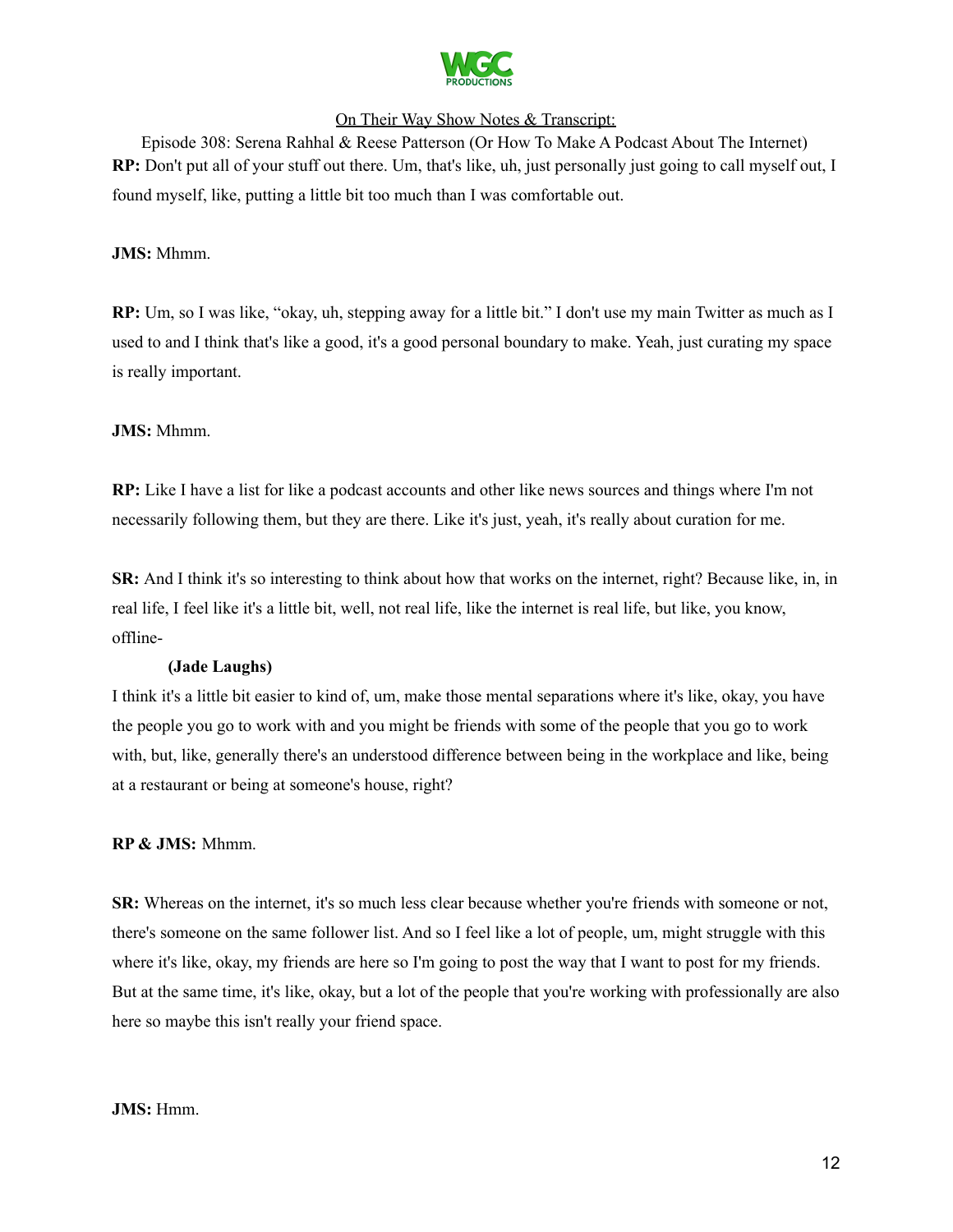

Episode 308: Serena Rahhal & Reese Patterson (Or How To Make A Podcast About The Internet)

**RP:** Yeah. Yep.

**JMS:** Okay, so that brings up a question for me, since you two are friends and like we're talking about setting boundaries and like all of this stuff and, like, designating, this is work, this is not work. This is personal business and this is business business. How do you two, as friends, navigate the sort of, um, this sort of, uh, just creating something together?

### **(Serena Laughs)**

**SR:** We actually, um, so we use Discord mostly, um, to talk to each other in general, so I feel like we, we, we do have our own Discord server that we use for a whole bunch of different projects, including 'Signed, Venus', but also creative stuff that we're working with. I just realized I'm, like, talking a lot. You wanna answer Reese?

**RP:** No, that, that works for me.

### **(Serena, Reese, and Jade Laugh)**

**SR:** Yeah, and so I feel like we're both just naturally kind of drawn to compartmentalizing. So, what's great about the server that we have is that we can kind of demarcate it. Like, we don't really talk about our work on 'Signed, Venus' outside of the designated area for talking about 'Signed, Venus'

### **JMS:** Mhmm.

**SR:** Um, other than that, like we have our private conversations elsewhere. Um, we are like best friends so our relationship is definitely a lot more casual and with less, um, barriers, I guess you would say than with someone who I'd consider to be, uh, more strictly someone I have a professional relationship with, but even within that very, very casual, close friendship, um, we still kind of have our designated spaces, so it's like, okay, let's not, uh, mix work with our like super private personal conversations too much.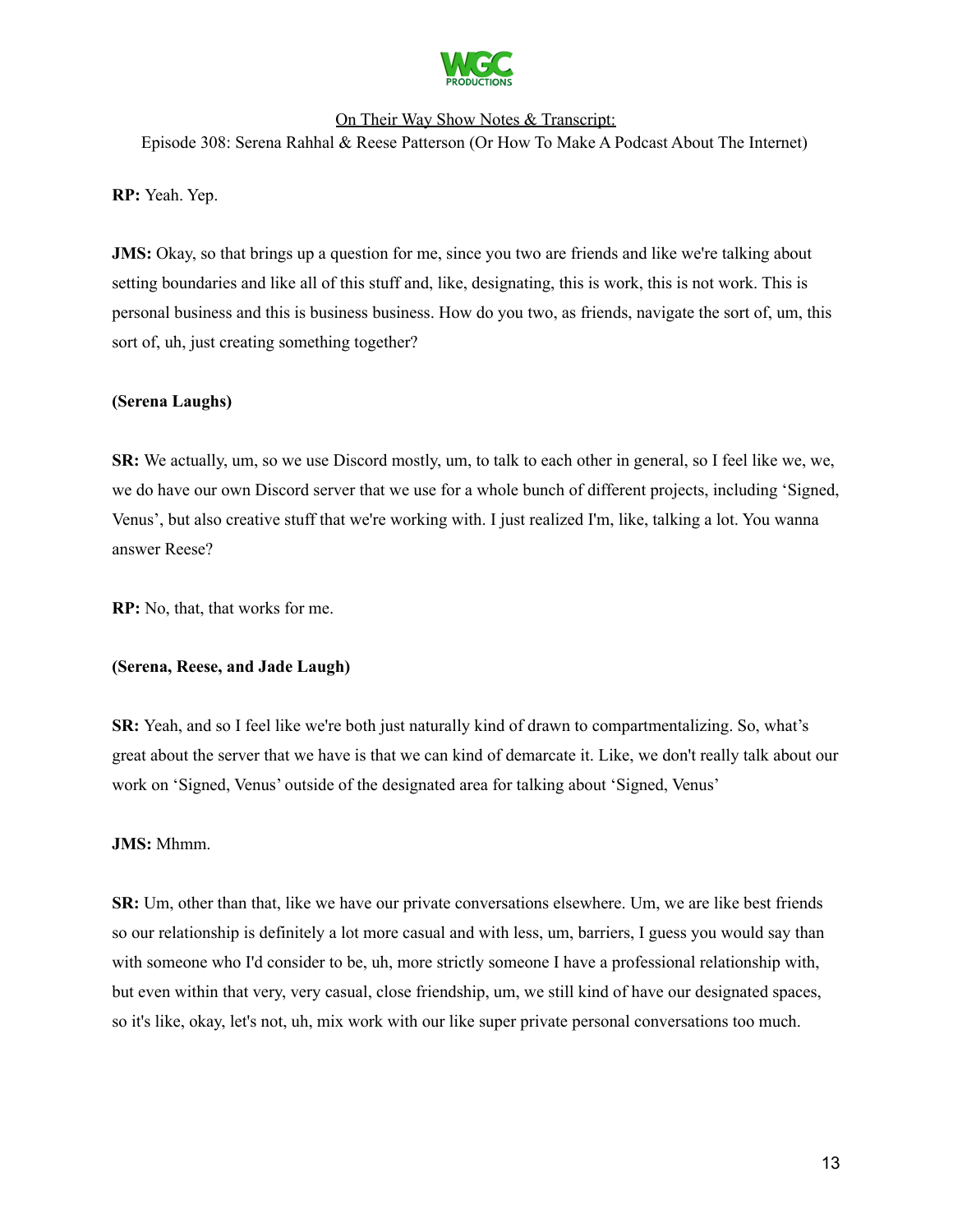

Episode 308: Serena Rahhal & Reese Patterson (Or How To Make A Podcast About The Internet) **JMS:** Mhmm.

**RP:** Yeah, yeah. Um, yeah, the compartmentalizing is very good. Um-

### **(Reese Laughs)**

**JMS:** Alright. Okay, cool! Um, okay. So, I'm going to do a slight pivot, and I'm going to ask about the development process for Part II, which you have been, you, I don't know who runs the 'Signed, Venus' account, but which the 'Signed, Venus' account has been very open about, you've been very open about the fact that there have been some, um, roadblocks in the initial development, like things just sort of kept happening. So, I want to ask about, like, how have you navigated those to make a work environment that is flexible to all the people in your cast and crew while still being mindful of the various things that, um, many of your cast and crew went through, uh, doing the initial process development process for season two. I think I phrased that, right. Yeah.

**RP:** This past year….it's been a mess for everyone.

### **(Serena, Reese, and Jade Laugh)**

**RP:** Um, we lucked out. We have the best, uh, cast and crew ever.

### **(Reese Laughs)**

Really. Yeah, it's, it's been, it's, it's been rough. Um, but, our casts they're so understanding and they also, um, they have other things happening. We, uh, Serena and I talked about this a bit, um, a little while ago and, we're just not anybodies, like, first priority and that gives us so much freedom.

### **(Reese Laughs)**

It works that we can be extremely flexible, we don't have to like….a lot of our casts are super busy, they have a lot going on. And it works that we can be really flexible with, like, recording and rehearsals and getting lines in, um, because like there, it's not an added stress, like, like a bad stressor really. Um, and I really love that, uh, and yeah, we just, we want to take everybody's, like, physical and mental health, uh, that, that comes first. I mean, the show, the show is important, but our people are so much more important.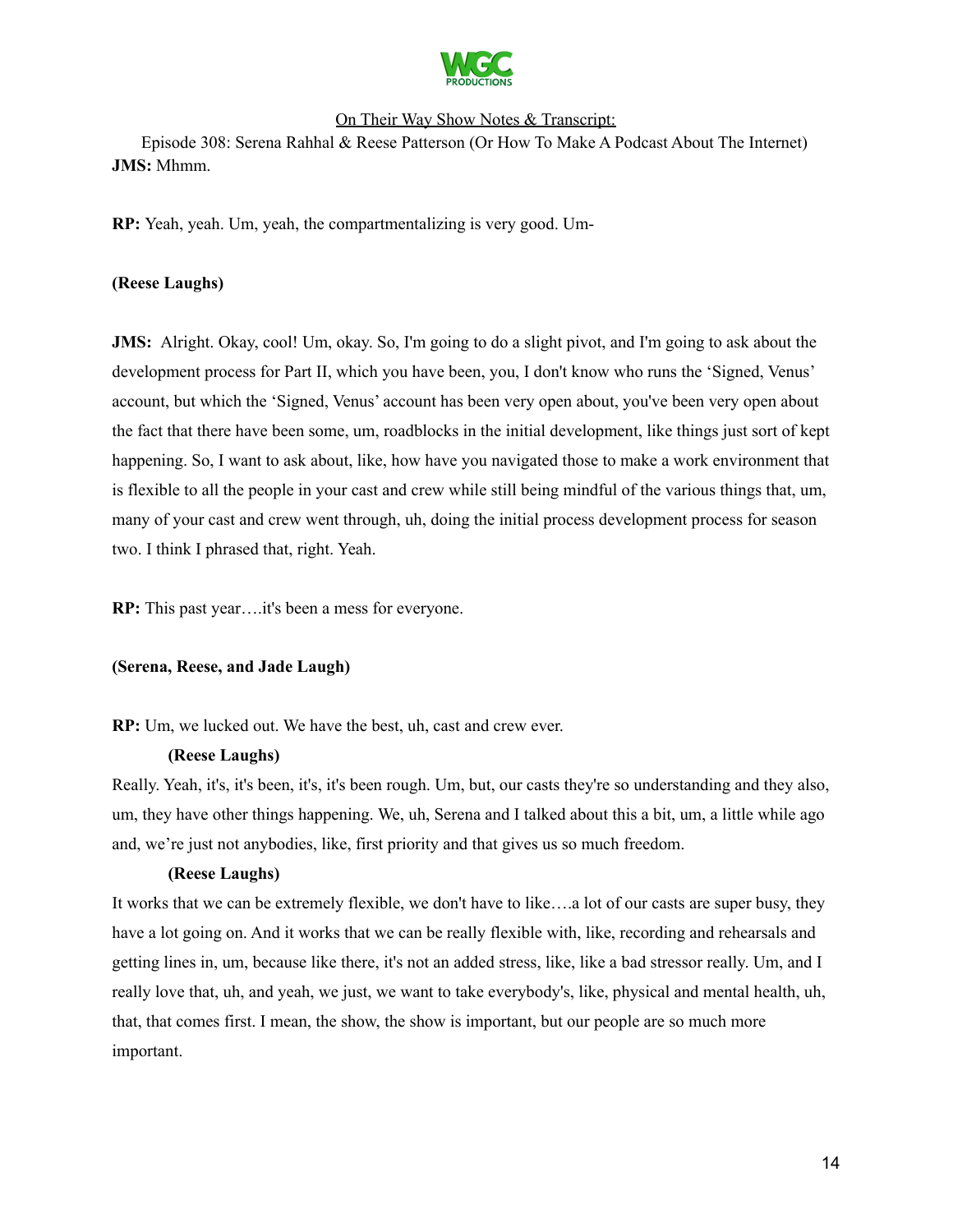

Episode 308: Serena Rahhal & Reese Patterson (Or How To Make A Podcast About The Internet) **JMS:** Serena would you like to add anything?

**SR:** Sure. Yeah. I think part of it too is just like maintaining communication with people while also recognizing that, like, you don't want to harass people either when it comes to stuff like this, just because like, um, the way that we're doing….developing….the development for Part II has been so different than it was for Part I. Like when we were doing Part I we had very, very strict deadlines and thankfully we were able to meet all of those deadlines, you know, but, um, with everything that's happened in the world, it has just like, besides being really difficult, it also just simply has not been possible to work the same way that we were working on part one. Um, and I'm hoping that, uh, once the state of the world has stabilized a little bit and we'll be able to move closer to that kind of model again. But I do think that flexibility, being understanding of people's circumstances, like, that's always important regardless of whether there's a global crisis happening or not.

### **JMS:** (Snorts) Mhmm.

**SR:** And just kind of maintaining communication with people, checking in like, "are you feeling okay to work on this right now?" And just sort of asking those questions and keeping people in the loop and being open about, uh, the progress that's being made while also understanding that like, "okay, you don't need to be asking people every single day, you don't want to be harassing anybody." Um, I think that balance is kind of important.

**JMS:** You kind of touched on it and I had a question of my own, but since there was such a distinctive gap between when you guys produced Part I and when you guys are produceding Part II, how has the time provided, uh, impacted your process when it comes to the writing, when it comes to the world, when it comes to the characters?

### **SR:** Oh God, I'm doing a lot more obsessive editing for better or worse.

### **(Serena and Reese Laugh)**

Because now that I have all the time in the world before, it was like, "okay, obsessive editing for a month," but now it's like "obsessive editing for three months." And, like, that's not the best thing.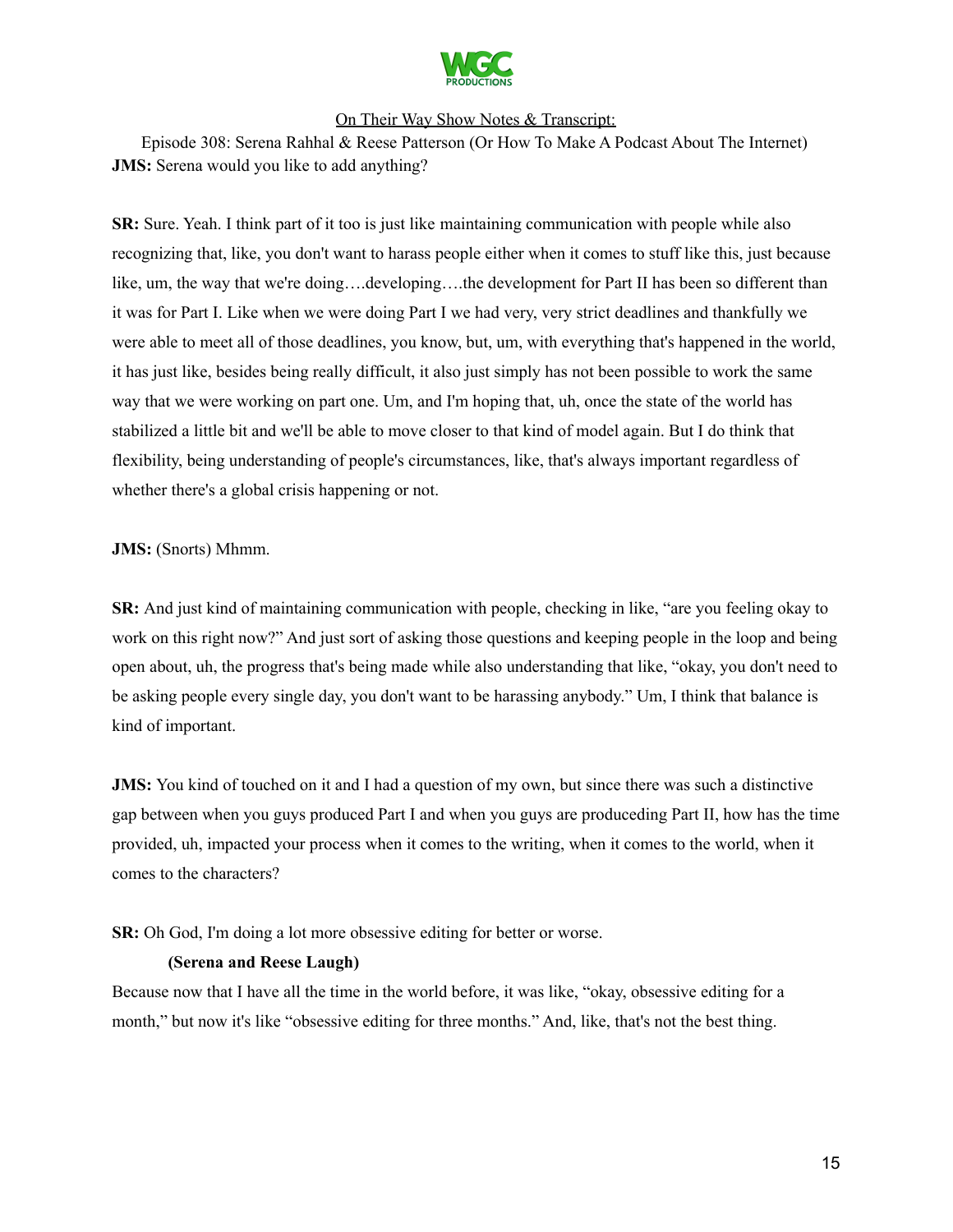

Episode 308: Serena Rahhal & Reese Patterson (Or How To Make A Podcast About The Internet) **RP:** Now I have to bully her into putting it down.

### **(Jade Laughs)**

**SR:** But I will say that it is nice being able to, like, put something down for like two weeks and then come back to it and see how it reads different and stuff. Um, it's, it's nice having that time and also just kind of, um, getting more chances to just kind of pour over the themes and the characterization and to think like, "okay, is this serving the end game well," and being in communication with actors about like, "okay, at this point in the script, this is where your character is at mentally," which like we were doing that before, but, um, we're able to do it with like a depth that we weren't necessarily able to do it before. So….that's cool. There's pros and cons.

### **(Reese Laughs)**

**JMS:** Where exactly did that depth come from?

**SR:** In what way?

**JMS:** You mentioned how you were able to get depth in a way that you hadn't before, uh, what, what sort of shifted to the point where you could do that?

**SR:** I think it's just about being able to have, like, more conversations about different things. So, like we end up having...because there are sort of gaps we might, um, visit a scene once and then we'll end up coming back to it, like, two weeks later, three weeks later. Um, and so each time, like when you've had that kind of time to not just be away from the script also to kind of grow a little bit as a person, it's like the next time you see it, you come to it with these new ideas that you didn't necessarily have when it was originally conceptualized or when it was originally written. So, I think it just gives you a chance to put like a new spin on things, um, and to develop concepts more than they might've been developed had you done it in two weeks? You know?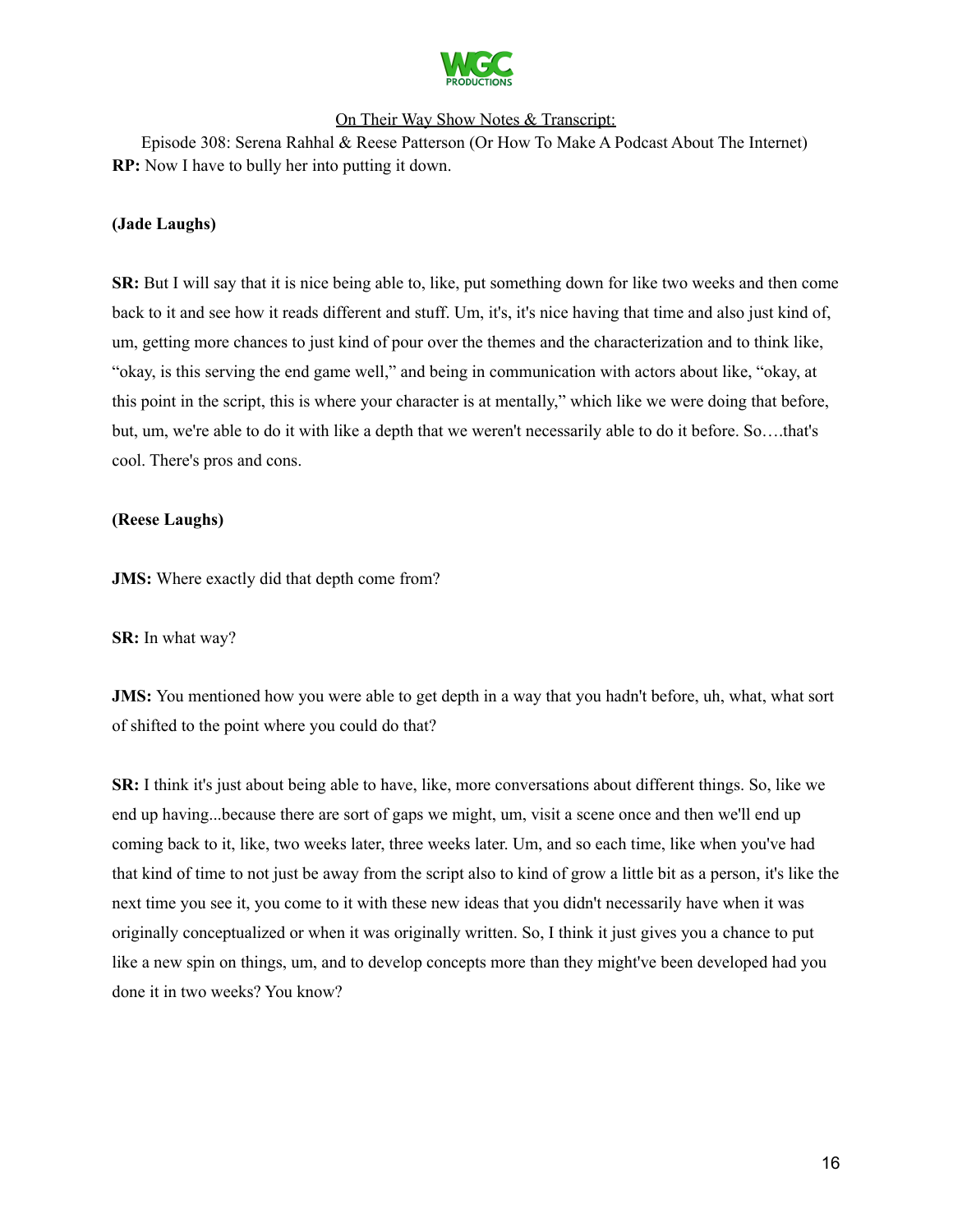

Episode 308: Serena Rahhal & Reese Patterson (Or How To Make A Podcast About The Internet) **JMS:** I see. Okay. I understand. Thank you. One thing that I did also want to ask about, Reese mentioned earlier, how you guys record asynchronously. So, I wanted to know, because personally as a person with a background in theater, that's not my vibe.

### **(Jade Laughs)**

And, and I like to record things all at once. So, I wanted to know, like, what are the, what is your process like for recording asynchronously? And like, why do you like it and why does it work for you?

**SR:** Should I go, or-

**RP:** Um, I, I have a little bit, uh, you probably have more, um-

**SR:** Go for it.

### **(Serena and Reese Laugh)**

**RP:** So, doing it a, uh, a, uh, asynchronously, I really like it personally, um, because we get a chance to really direct and go into, like, I mean, you can direct with multiple people, but like you can really get into it, um-

### **JMS:** Mhmm.

**RP:** With the actor. Like, you can talk about, like, where the character's coming from in depth and discuss, like, different ways that they could do it, and it, you know, you can really, really get into it, and also, uh, everybody's busy, so scheduling can be a complete nightmare.

### **(Reese Laughs)**

**SR:** We do do rehearsals when we can with as many actors as we can.

**RP:** Um, and then we just read the parts for people who weren't able to come. Um, but yeah, so. We tried to get as many people for rehearsals as possible, but when it's actually, like, recording, it's just, it just works better to get everybody to just do it one-on-one, um, or two-on-one, whatever.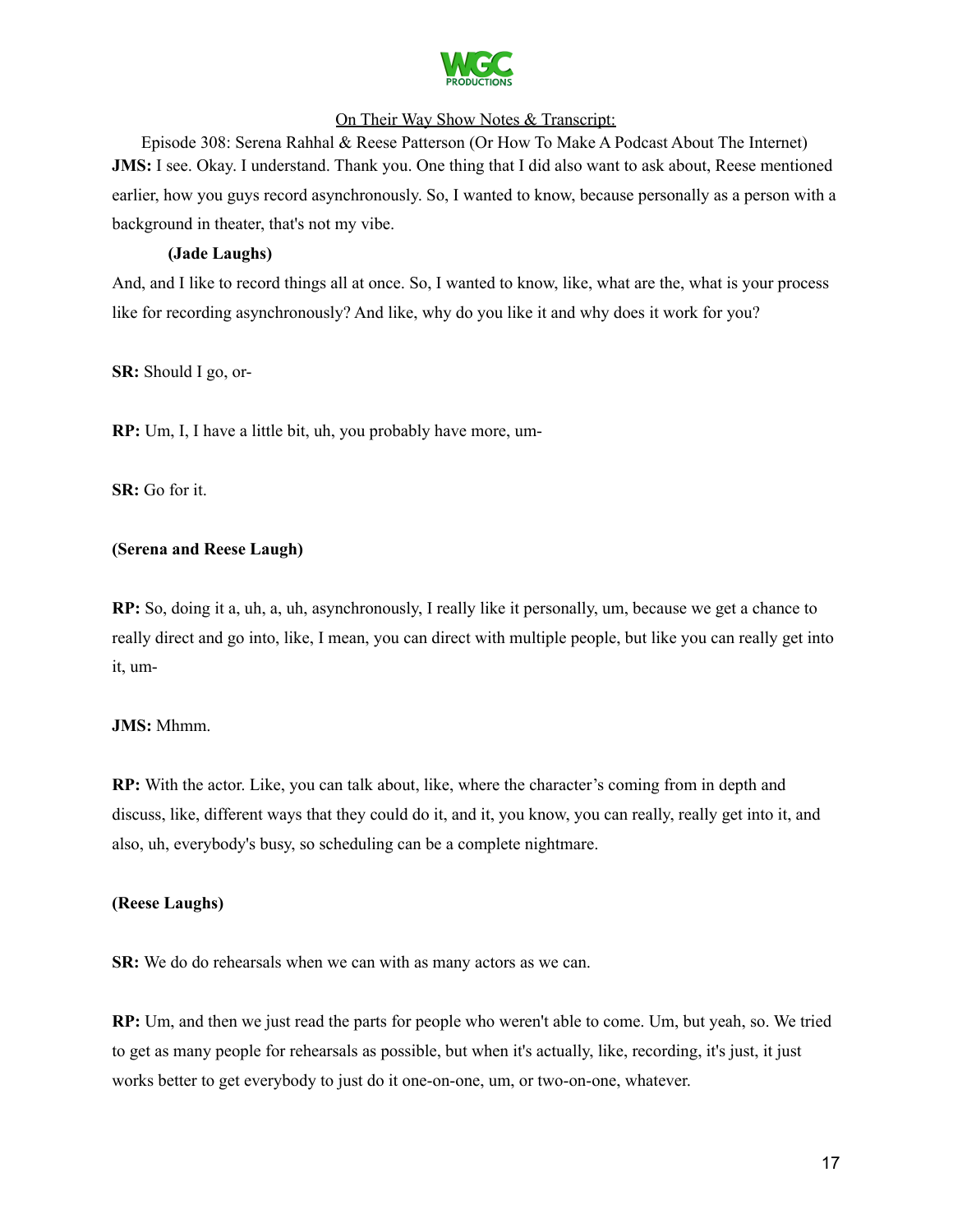

Episode 308: Serena Rahhal & Reese Patterson (Or How To Make A Podcast About The Internet) **(Serena and Reese Laughs)**

**RP:** Uh, and yeah, I just, I like it. It's a little bit more intimate. Um, I am weird about things where I don't like mentioning something if I feel like it's going to take, like, take time away. And so, uh, it works for me personally. Um, just having like the one person, like, we're focused on the same thing, nobody's focused on something else, you know? It, it just works.

**JMS:** Oh, okay.

**RP:** Yeah.

**JMS:** Okay.

**SR:** It also, yeah, it also depends a little bit on the individual actor. So, we're working with people who have a variety of different processes and ways that they like to do things, which is cool, um, but it also means that like on an actor-by-actor basis, we are in general really doing things the exact same way with everybody.

So, for example, we have, um, one actor who likes to sort of go one line at a time until they like the way that line sounds and then move on to the next line. And so if we were to record synchronously, they wouldn't have the chance to do that. Um, and it also like if someone has, like, a visual processing disorder, for example, um, it can be just kind of difficult to record synchronously because you have to be going so quickly and it might take a few tries to get the same line.

### **JMS:** Okay.

**SR:** Um, so. It meets an accessibility need, um, and it also just lets us kind of have different people work through their processes. Some other actors would prefer a more, um, synchronous environment, so, um, in one case we actually did do a synchronous recording with two of our actors because both of them, um, had expressed that they were interested in doing that, and those were the only two characters in the scene.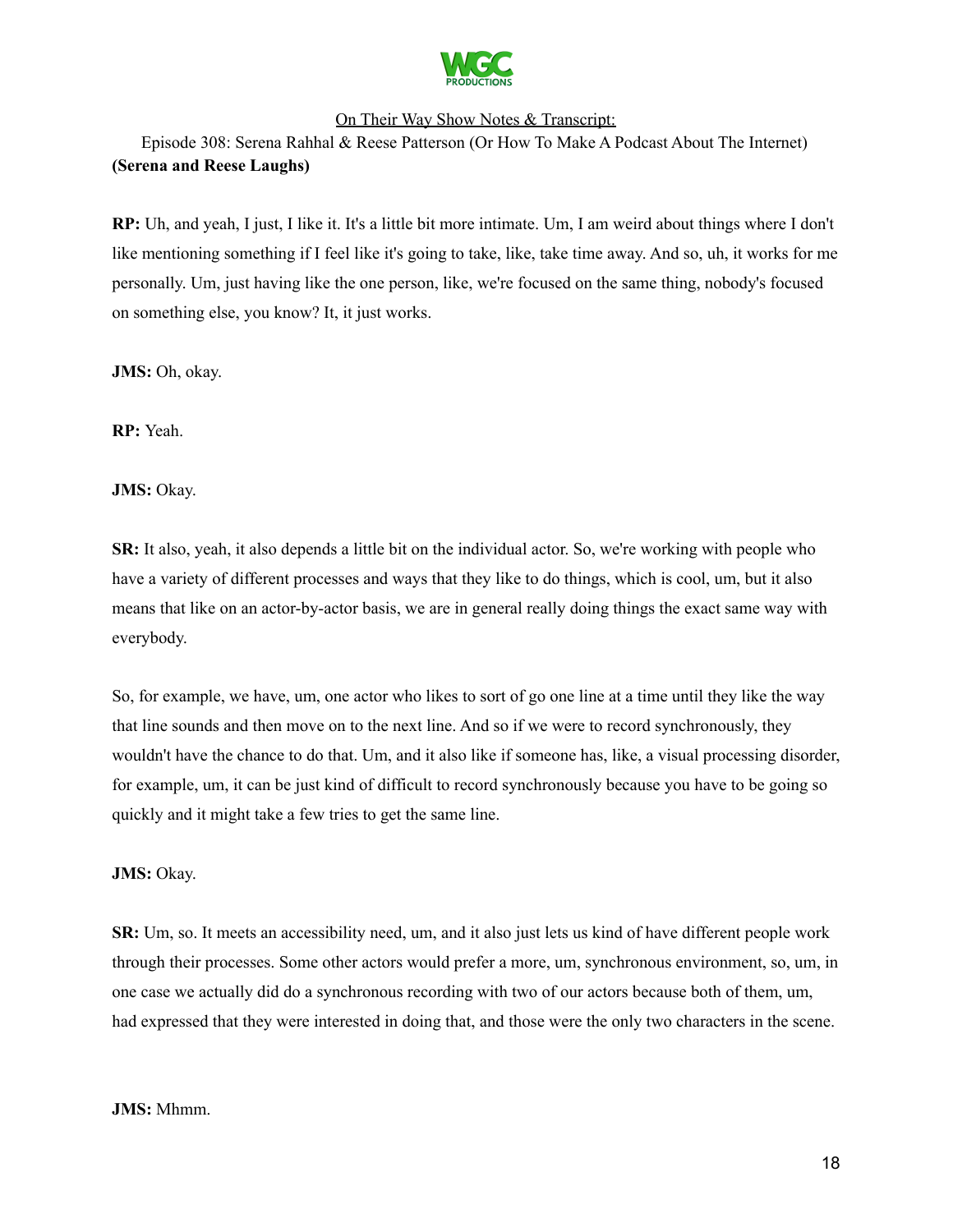

Episode 308: Serena Rahhal & Reese Patterson (Or How To Make A Podcast About The Internet)

**SR:** But otherwise for actors who do prefer that method, generally Reese and I will read for the other characters who are in the scene. Um, and we'll just kind of run through the script that way.

**JMS:** Okay. All right. Interesting. I hadn't considered the, um, the accessibility angle, so I'm glad to glad to now know more.

### **(Serena Laughs)**

One thing I also wanted to ask was, or one thing that I saw and I wanted to ask about was that on March 12th, 'Signed, Venus' launched a, March 12 2021, uh, but 'Signed, Venus'launched a blog for Hayden and it Instagram for Kameron. Uh, and I wanted to ask, like, do you plan to use more of this one, two questions? Okay. So first question-

### **(Reese Laughs)**

How do you plan to, like, use these sort of multimedia elements to further inform your story? Second question. Uh, what are your thoughts on multimedia creation like this and like how do you want to develop it more in the future for this project?

### **RP:** Oh, that's such a good question.

### **(Serena and Reese Laughs)**

Wow. I absolutely love multimedia, uh, projects. It's definitely one of my favorite things. I love just the level of immersion you get. Um, yeah, we, we had the idea for, uh, Hayden's blog and Kam's Instagram for quite a while.

### **(Reese Laughs)**

Um, and it's been, it's always been one of the things I've been most excited about because, you know, Hayden has their blog in cannon, um, and it's you and it's referenced a lot. And I, it's just very exciting having it there. Um, it started off, it was just going to be like the blog for, uh, for the trip and it evolved into like just a personal blog that also has, uh, the blog post. Um, and I just, I love that because it gives you more of a perspective, um, into like their personality, their interests, uh, their aesthetic, um, and same with Kam and with Kam, uh, his Instagram. Oh my gosh. And so excited about it.

### **(Jade and Reese Laugh)**

Um, there are, uh, several posts and it's just, it's so cool. I, I, I'm very excited about it.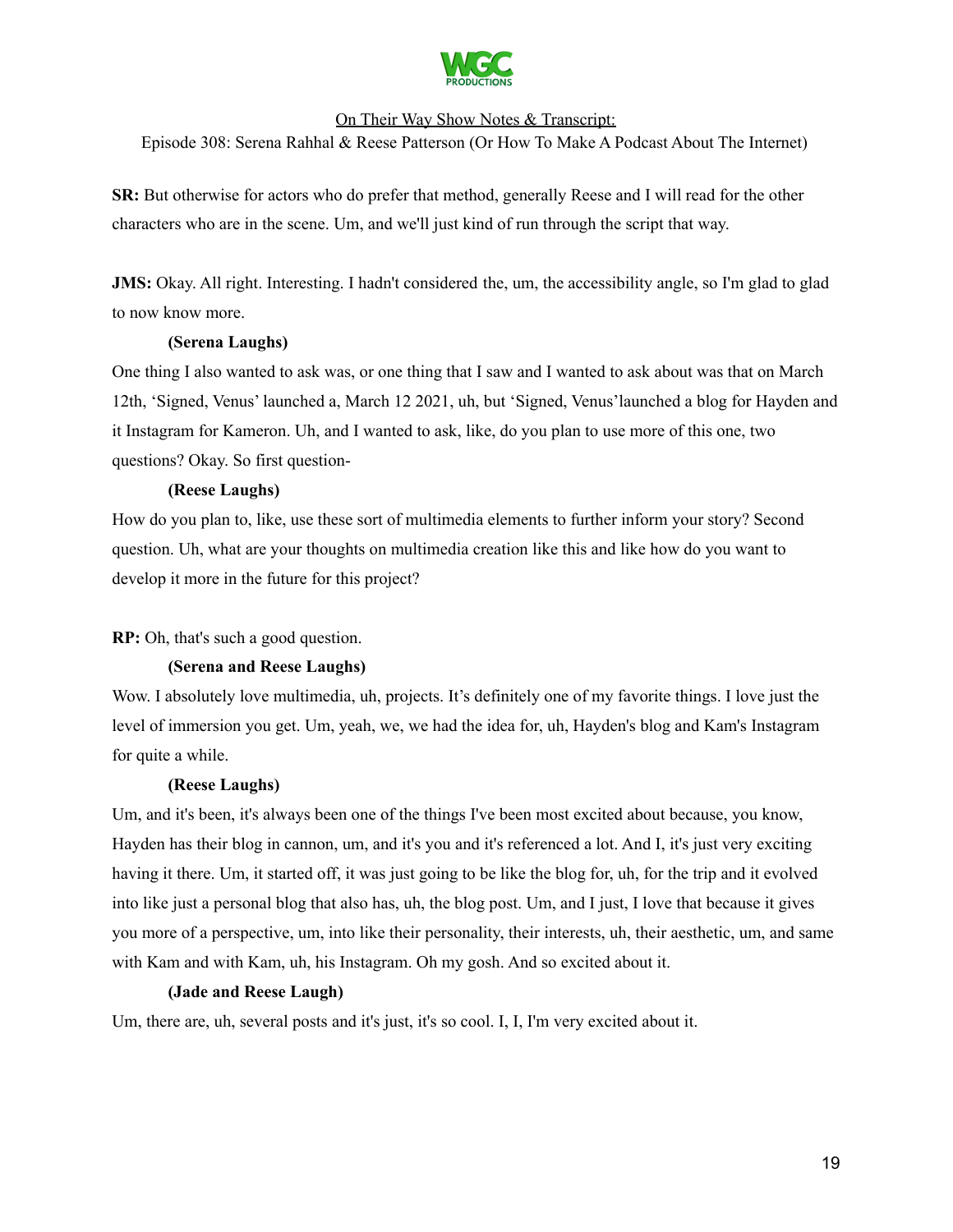

Episode 308: Serena Rahhal & Reese Patterson (Or How To Make A Podcast About The Internet) **RP:** Um, we're going to continue, uh, um, posting to it, uh, for the remainder of the posting to both of them, for the remainder of the show. Um, and it it's just so exciting.

**JMS:** Alright!

**RP:** Well, we both used to, uh, role play like, uh, text role-play, and it feels like, like a nod to that, which like, that was a really formative experience. I did that for like a long time.

### **(Reese Laughs)**

Um, that was my main form of writing and my main engagement with fandom. So, it's really fun having like these in-character spaces for, um, Hayden and Kameron and I just...I love it. Okay.

### **(Reese and Jade Laugh)**

**JMS:** Alright. That's wonderful. I think your enthusiasm really comes through, like when you're looking at the blogs or when you're looking at the Instagram. Especially the Instagram, which you can tell is like, from the captions to the actual art, which is I'm pretty sure provided by Serena, your sister? Um-

**RP:** Yeah, that's my sister's art she's @shiginope on Twitter and she is just a really talented marvelous artist, and, um, she had basically come up with some concepts for, she was like, her favorite character is Kameron, by far.

### **(Reese Laughs)**

And so she had just kind of been doodling a concept for him because she felt like it, and we were like, "oh my God, we love that." And then, um, she had offered to do a little bit of art for the show, and so we were really excited about that. We love working with her. We have some creative projects that we're doing with her as well. Um, so it was really nice to be able to loop her into 'Signed, Venus'

**RP:** Yeah. I love her art so much and it's so cool.

**(Jade Laughs)**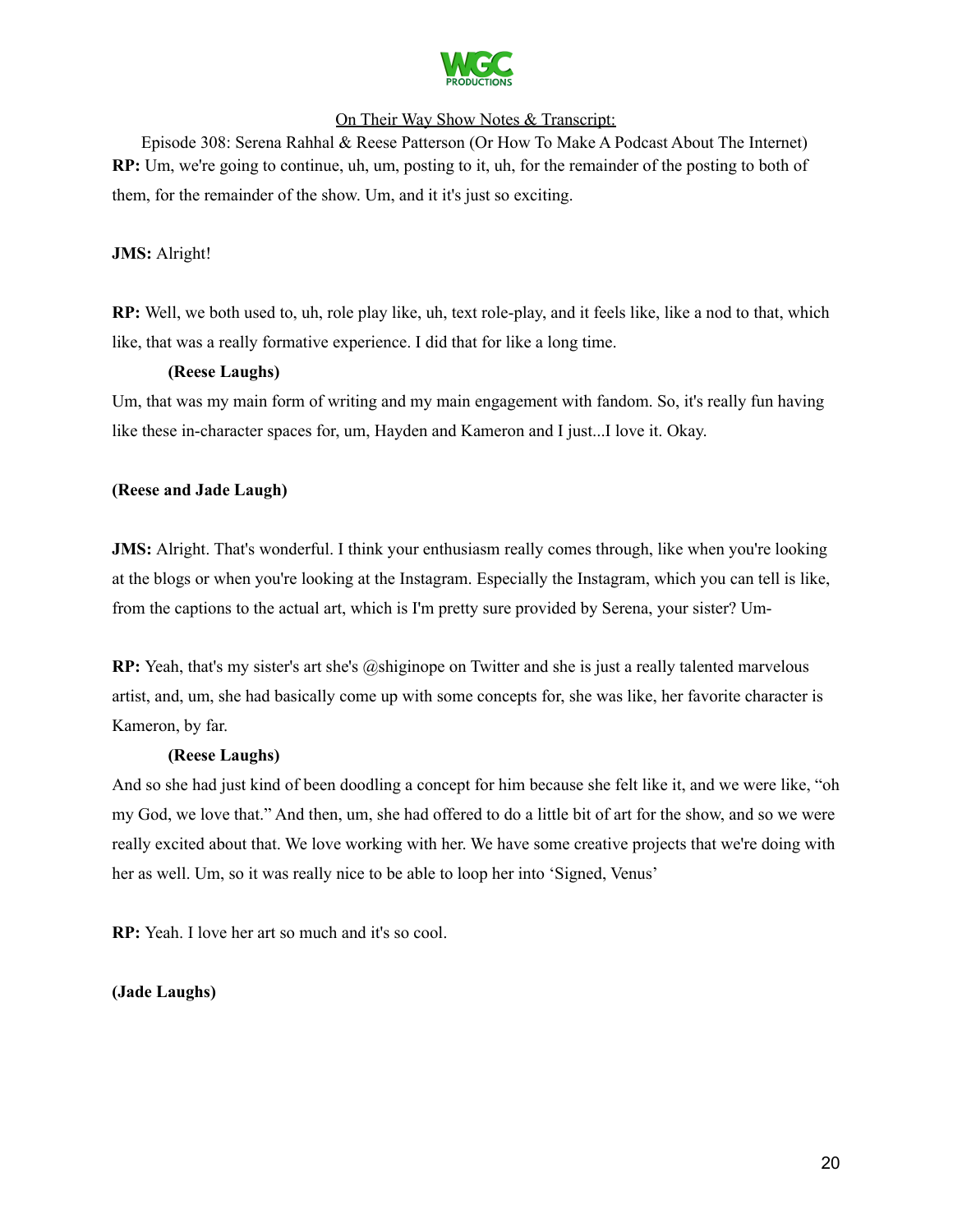

Episode 308: Serena Rahhal & Reese Patterson (Or How To Make A Podcast About The Internet) **JMS:** Okay. So that is question one, but question two: since, like, you're clearly very passionate about it, how would you like to sort of incorporate multimedia creation into not even just necessarily just this project, but like into your future works as well?

#### **RP:** Oooo.

### **(Reese Laughs)**

Ahh, that's such a good question. Um, I don't really have a good answer for it, like yes, at the board.

#### **(Serena, Reese, and Jade Laugh)**

**SR:** Yeah. It's definitely something that we want to keep doing. We have a few, um, we have ideas specific to other projects, but even for 'Signed, Venus' as well, there's a few different things that we want to be able to do in the future if we can. Um, so I'm just gonna….like, one of the things that we wanna do at some point is we want to do like a little recipe book.

#### **JMS:** Oh.

**SR:** Um, and so, yeah, and so that's just like a little idea that we have that we're hoping that we'll be able to do if we have the resources to do that in the future. But, um, I think it's just like going back to what you said earlier, but world-building like, I think that when you have that multimedia angle, it gives you the opportunity to do so much world-building that you don't necessarily, um, get to do just with the one medium. Um, it allows you to expand and get creative in different ways. Um, and I know that we're both fans of multimedia projects and other media that we're interested in, like, um, I love Dragon Age, for example, which is a video game series-

#### **JMS:** Mhmm.

**SR:** But there's also, like, novels that go with it. And then, um, concept art books that include things like, um, even within the game, like they have a codex system, which is basically a lore written from the perspective of people who live in the world of the game.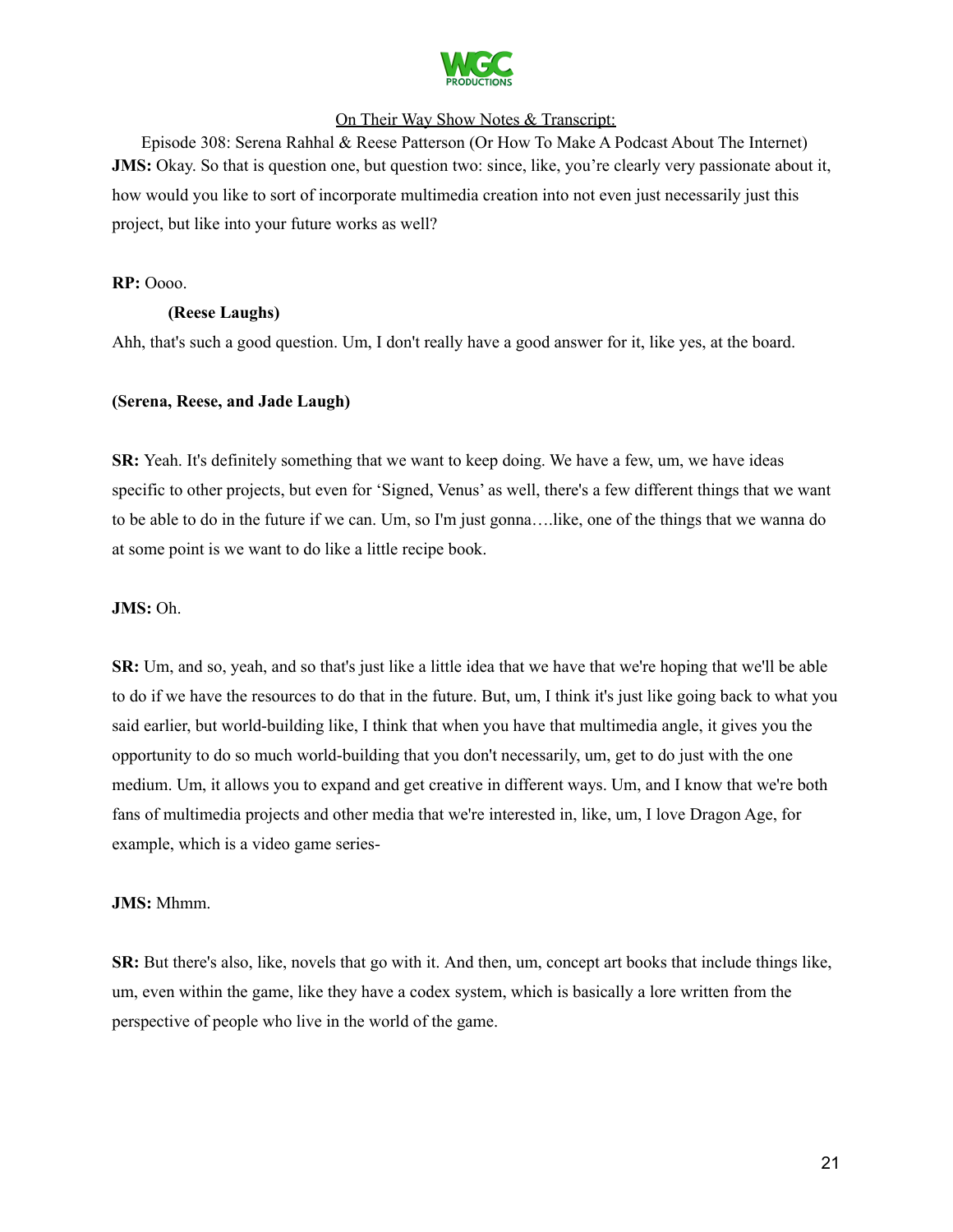

Episode 308: Serena Rahhal & Reese Patterson (Or How To Make A Podcast About The Internet) **SR:** And so I've always just thought stuff like that was really neat, and I love how allows you, um, insight into the world, but not necessarily in a "objective" way, like it stays subjective and in the realm of characters. So, yeah, it's just something really neat that we're big fans of it definitely want to keep doing.

**RP:** Yeah, a lot of things that I love, um, one of my favorite video game series, Bioshock, um, beforefor the, uh, before the unfortunate third game came out-

### **(Jade Laughs)**

They had, um, an ARG, an alternate reality game, in it and a lot of video games, uh, tend to do like real world, like scavenger hunts or, um, ARDs, uh, to promote their upcoming games, so they just, I absolutely love that. And, uh, video games, uh, since, um, a couple of our favorite things are video games, um, like our favorite pieces of media, that tends to come up like, uh, when we're trying to think of ideas and stuff a lot.

### **JMS:** Mhmm.

**RP:** Um, so it makes sense that we would want to bring in, uh, the multimedia angle, um, because like, it's just, it's always there in other things that we love.

**SR:** I feel like that says a lot about both of us that neither of us are really like big fans of Harry Styles per se, but when he did that weird thing where he was leaving ads all over the place for like travel to some country that didn't exist, we were like, "whoa, Harry Styles is cool."

### **(Serena and Jade Laugh)**

**RP:** I was, I was so jealous when he was doing that, like with the travel ads and everything was like, why didn't we think of this? Why didn't we make accounts for, uh, towns in Conclaire? Why didn't we like, do like an ARG sort of thing?

**SR:** Thankfully we can use the defense that it wouldn't work because tourism doesn't exist there.

### **(Serena Laughs)**

### **RP:** Yeah, but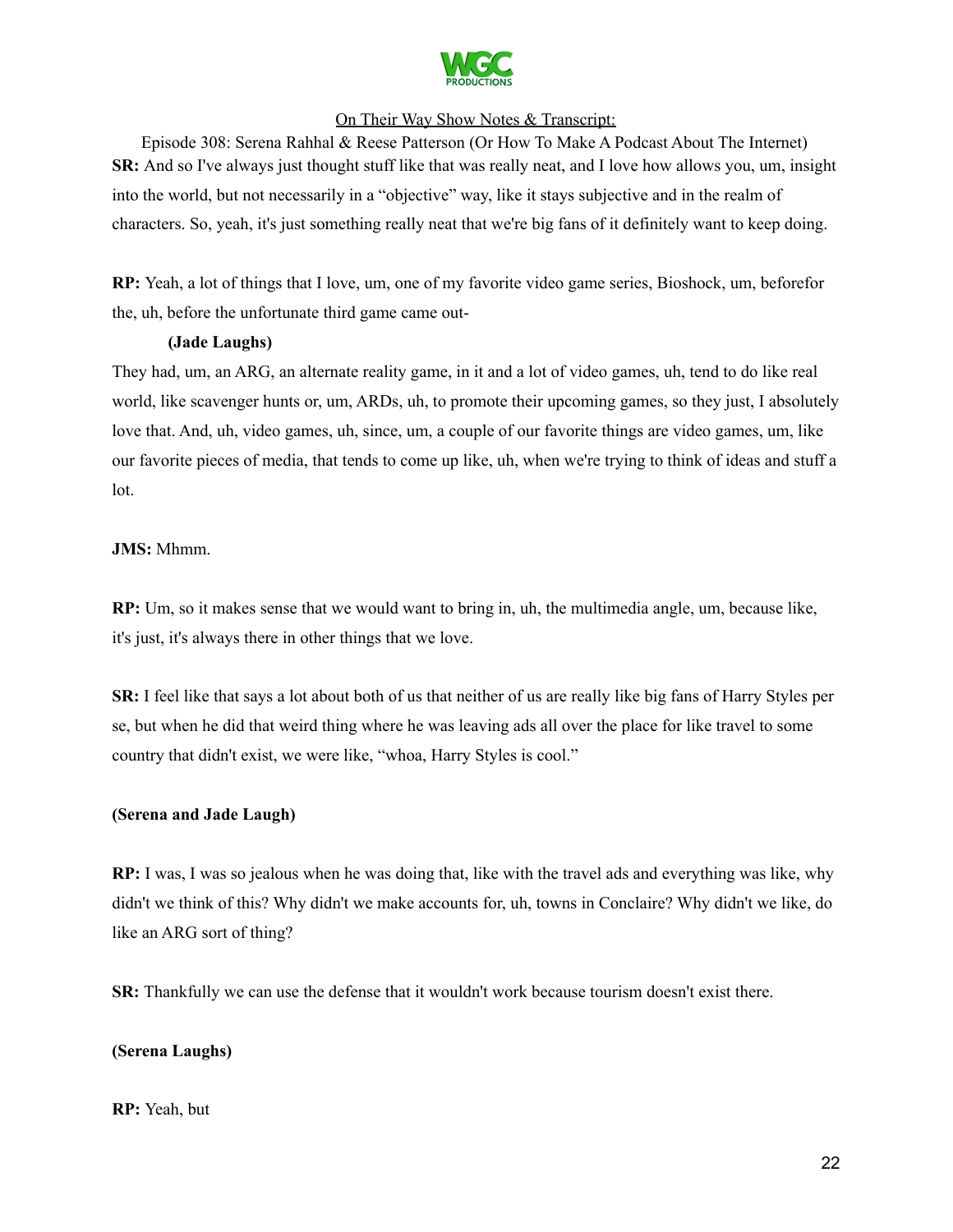

## On Their Way Show Notes & Transcript: Episode 308: Serena Rahhal & Reese Patterson (Or How To Make A Podcast About The Internet)

**RP & JMS:** Still.

**JMS:** Okay, well that actually-

**RP:** I was so jealous.

### **(Jade Laughs)**

**JMS:** That actually provides a slick transition into another question that I wanted to ask. So again, because the world building is so tight and there's so much that can be explored in it, right? I want to know, like once the story of Hayden and Kameron, once that's done, once the quest for The Writer is complete, do you have any intention of continuing, continuing to write stories that exist within this world?

**RP:** I, I think we have like, discussed, like, small things possibly. Uh, don't want to give much away for possible plans. Um, but I don't think we have any plans for, like, a main line sort of thing.

**SR:** Yeah, I think if we did anything else with Conclaire, it would be, like, bonus content for 'Signed, Venus.' Um, at the moment we don't have any further plans for independent stories within this world, but who knows, maybe we'll want to revisit it in like 10 years.

**JMS:** Okay. 10 years? Woof.

**RP:** Yeah, maybe.

### **(Jade Laughs. Serena and Reese Laugh)**

**SR:** Anything could happen.

**JMS:** Anything can happen. Yes. Yes, it's a beautiful world, full of,, full of possibility.

### **(Reese Laughs)**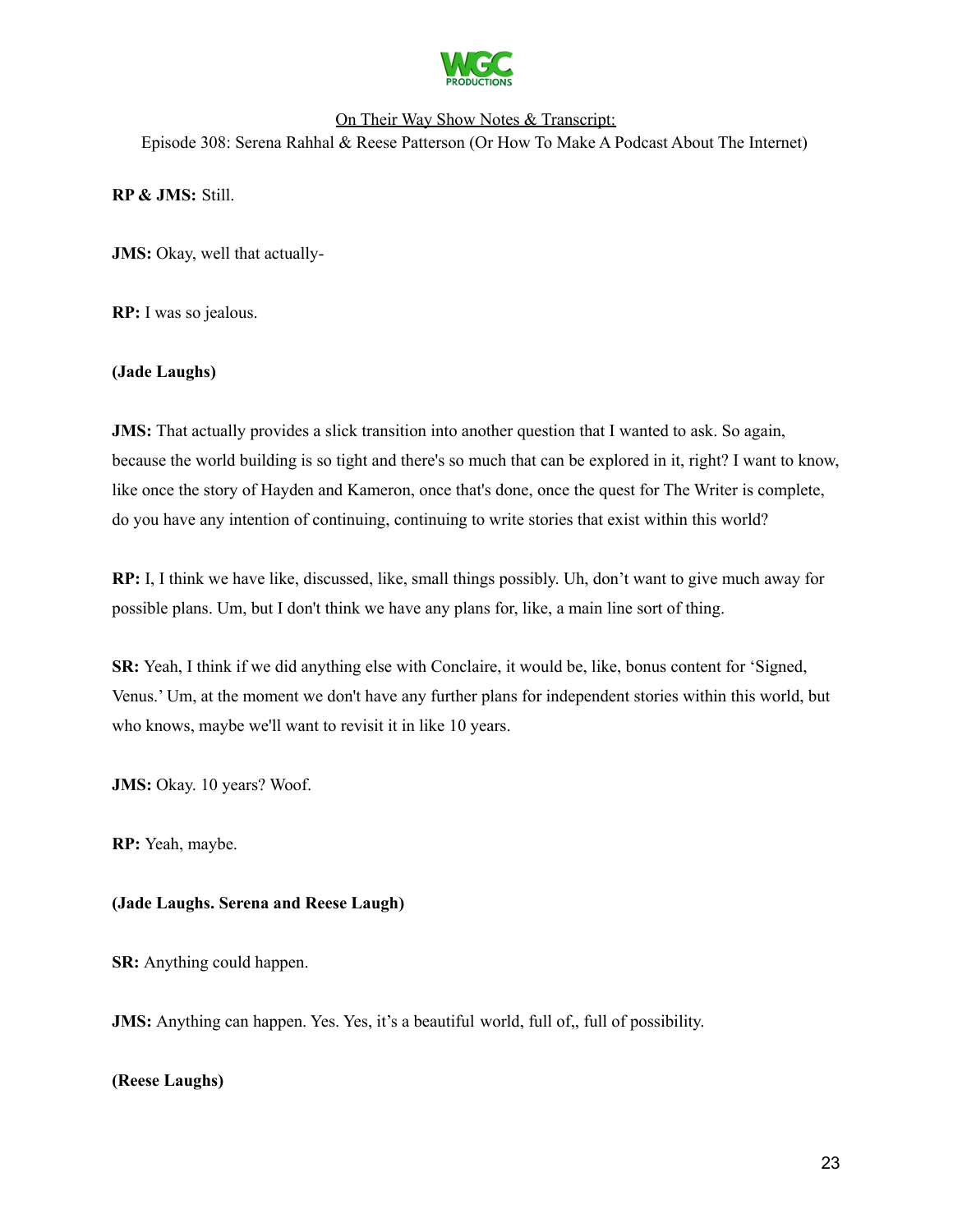

Episode 308: Serena Rahhal & Reese Patterson (Or How To Make A Podcast About The Internet) **JMS:** Um, one thing that I also wanted to ask, this isn't even really about 'Signed, Venus', as much as it's sort of something that I saw in the account that I thought was, uh, very interesting, and I wanted to ask you about it, especially since, um, no, I just wanted to ask you about it. So, a few months ago, when, uh, uh, when Israel was attacking Palestine, right? You….the account put out, also sorry for the tonal shift, there was absolutely no-

### **(Serena Laughs)**

Preparation for this, but, but, uh, yeah, a few months ago, uh, doing the, the sieges against Palestine, uh, the 'Signed, Venus' account started a hashtag called #PodcastsAgainstAparthied. So, I wanted to ask you about what spurred that, what you hope it will do, and now that, even though the abuses haven't stopped, but a lot of Western eyes have moved off of it for the time being, I wanted to ask, like, what do you still, what, what intentions do you still have for the, for the hashtag and, and, and so on?

**SR:** Yeah. Um, so I'm, I'm Palestinian, uh, as I mentioned at the beginning of the show, and so obviously these are issues that are just super, super close to my heart. Um, and in recent months I've become more, um, more involved in local organizing than I had been before. Um, And one thing that happened in my city is that, uh, this really fast, this really fantastic company called Reimagine Co. declared itself to be an "Apartheid Free Zone."

Um, "Apartheid Free Zone" is a term that comes from the BDS movement, the Boycott, Divestment, and Sanctions movement for Palestine, and basically, um, what an "Apartheid Free Aone is, is that it's, um….it's a versatile term. So, it could be like a community center. It could be a business, it could be a group, um, any sort of thing that has a bit of an organizational structure, really, that declares itself to, um, basically be in support of BDS principles.

So, what that means is things like not using, uh, products that were made on Israeli settlements, um, and generally just, uh, committing, um, not to work with, uh, any kinds of efforts or people that support Israel. So, I was really inspired by that. I thought that was a really awesome effort by Reimagine Co. and I was trying to think like, okay, how can I, um, how can we implement the concept of an "Apartheid Free Zone" in our own spaces? Um, so that, that was kind of what, when I was like, okay, well, the main thing that I'm working on right now is this podcast, 'Signed, Venus.'And so, um, I think what's really important to me about the concept of an "Apartheid Free Zone" is that as you said, a focus has kind of shifted away from Palestine for the moment, which is natural.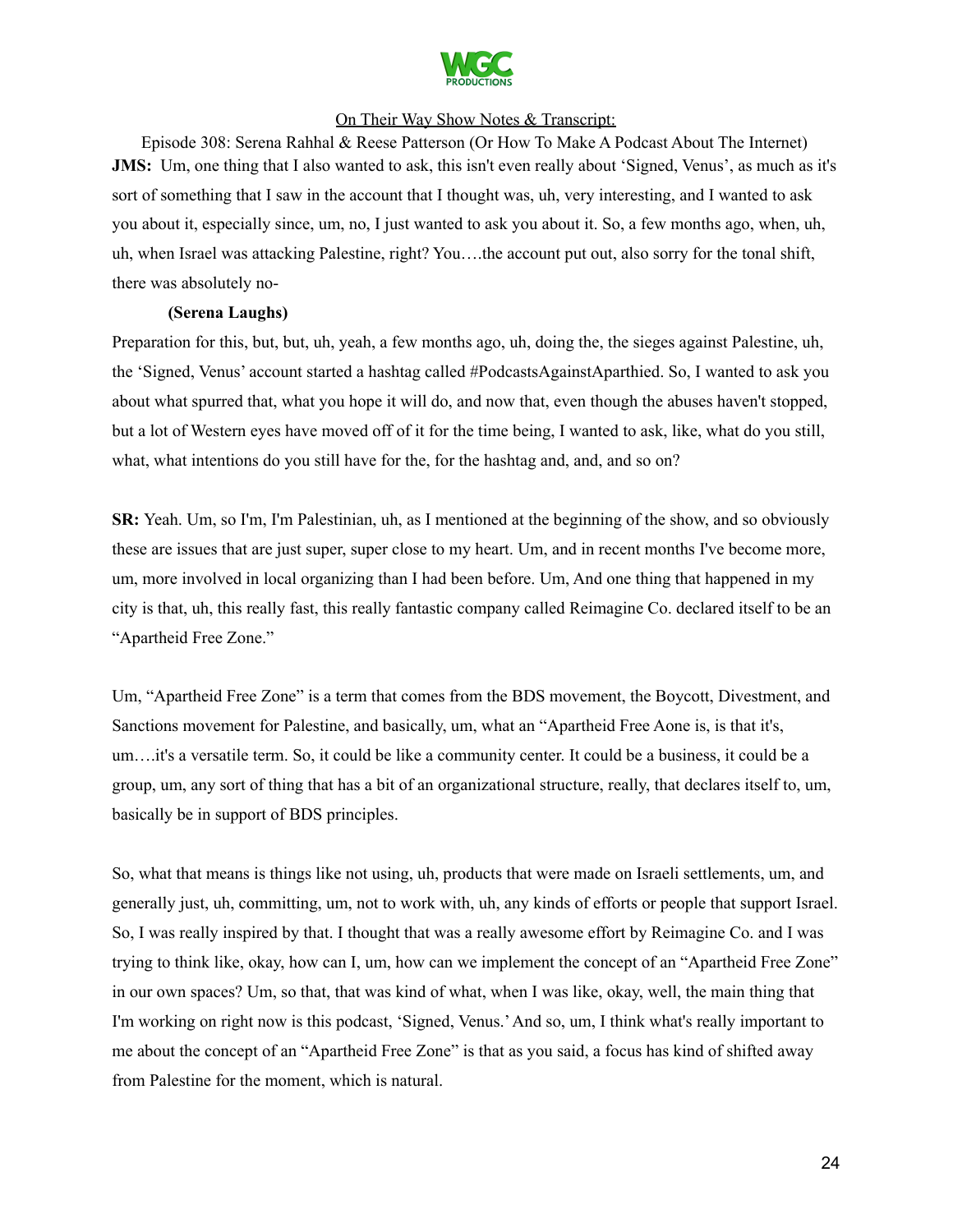

Episode 308: Serena Rahhal & Reese Patterson (Or How To Make A Podcast About The Internet) **SR:** Like, there's no injustice in the world that everyone is going to be paying attention to all the time. Like it just isn't possible, but what I think, um, taking a pledge to BDS principles does is that it keeps Palestine on your mind, at least once in a while. Every time you want to start something new, you have to kind of do a little bit of research in order to honor that commitment, right?

### **JMS:** Mhmm.

**SR:**So, um, yeah, I think that was why it was really important for me to kind of start this initiative in the space that I'm in, in the audio drama space, in the podcasting space. We wanted it to be a bit broader, um, and not just be limited to audio drama so that's why we use the hashtag, PodcastsAgainstApartheid. And we basically, um, just translated the "Apartheid Free Zone", um, framework to a individual pod in the hopes that more people would take this pledge, keep Palestine in their minds, um, and support in the way the activists are asking us to support them.

**JMS:** All right. Uh, thank you. Thank you for sharing about that. Um, so we're coming to the end of the interview-

**SR:** Thank you for asking.

**JMS:** Well, of course, uh, yeah, it was something that you were very clearly passionate about for obvious reasons. Uh, so I just wanted to, yeah-

### **(Serena Laughs)**

But, um, but so we're coming to the end of the interview. Uh, it's been lovely having you, but we have about three questions left, three and a half, two and a half. Okay. So first questions first, um, uh, I invited you here. You're a podcast that I like and one good turn deserves another. So, can you give us some recommendations for podcasts that you like?

**RP:** Um, okay. Yeah. Um, so one of my very favorite podcasts right now and in general, and I think about it constantly, even though I first listened to it like a while back, um, is, uh, The One Stars.

**JMS:** Oh, yes.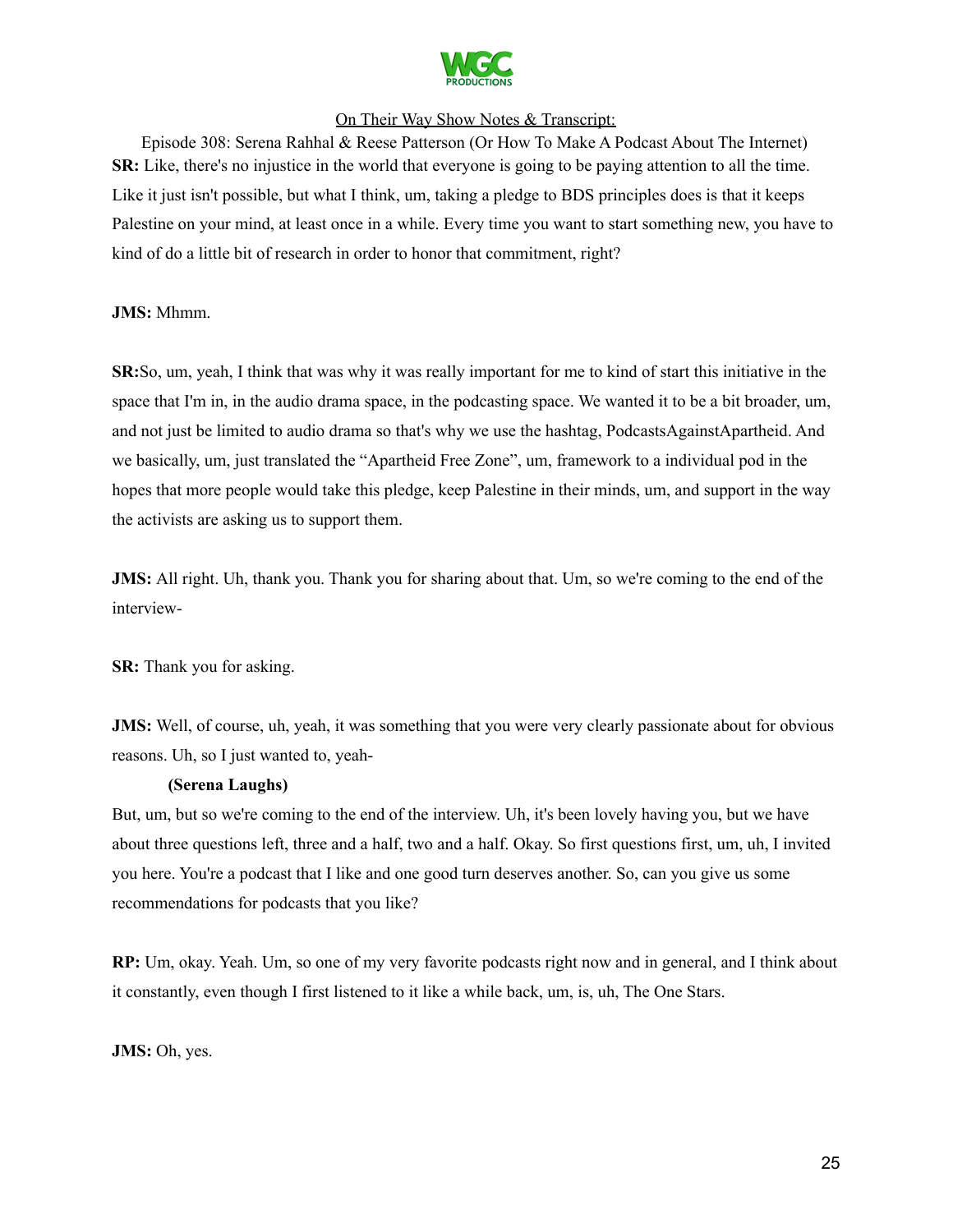

Episode 308: Serena Rahhal & Reese Patterson (Or How To Make A Podcast About The Internet) **RP:** From Good Pointe.

**JMS:** (Laughing) Yeah.

**RS:** Oh my God. It's….oh my gosh.

### **(Reese Laughs)**

Um, it's just, it's so funny. It it's so funny and, um, it's so cool and it's brilliant, and the writing is just wonderful, and I think about it all the time.

### **(Reese Laughs)**

Um, I just, I love it. I can't, I can't recommend it enough.

### **JMS:** (Laughing) Okay.

**SR:** I think, um, one show that I really admire right now is OZ9, which is like, it's a comedy about, um, about some people on a spaceship who were very bad at their jobs, and it is hilarious. Like, honestly, I would, like, if I had to pick, like, what I think the quintessence of comedy is, I'd say OZ9, because it is just so consistently funny all the time. I don't know how they do that, and I wish I could do that.

### **JMS:** Mhmm.

### **(Serena Laughs)**

Wonderful. So we got OZ9, we got The One Stars. We've got some, some, uh, number-entitled podcast recommendations, add them to the list. Got it.

### **(Serena Laughs0**

Okay. So, so before, so this is our last question, essentially. So Reese, Serena, you guys are doing really cool stuff like, uh, like this entire podcast is this entire interview has been about, like, you guys are creating a really neat, unique show that, like, combines so many interesting tonal elements. Uh, like, it's just, it's a really good….it's a good listen.

**RP:** Aww.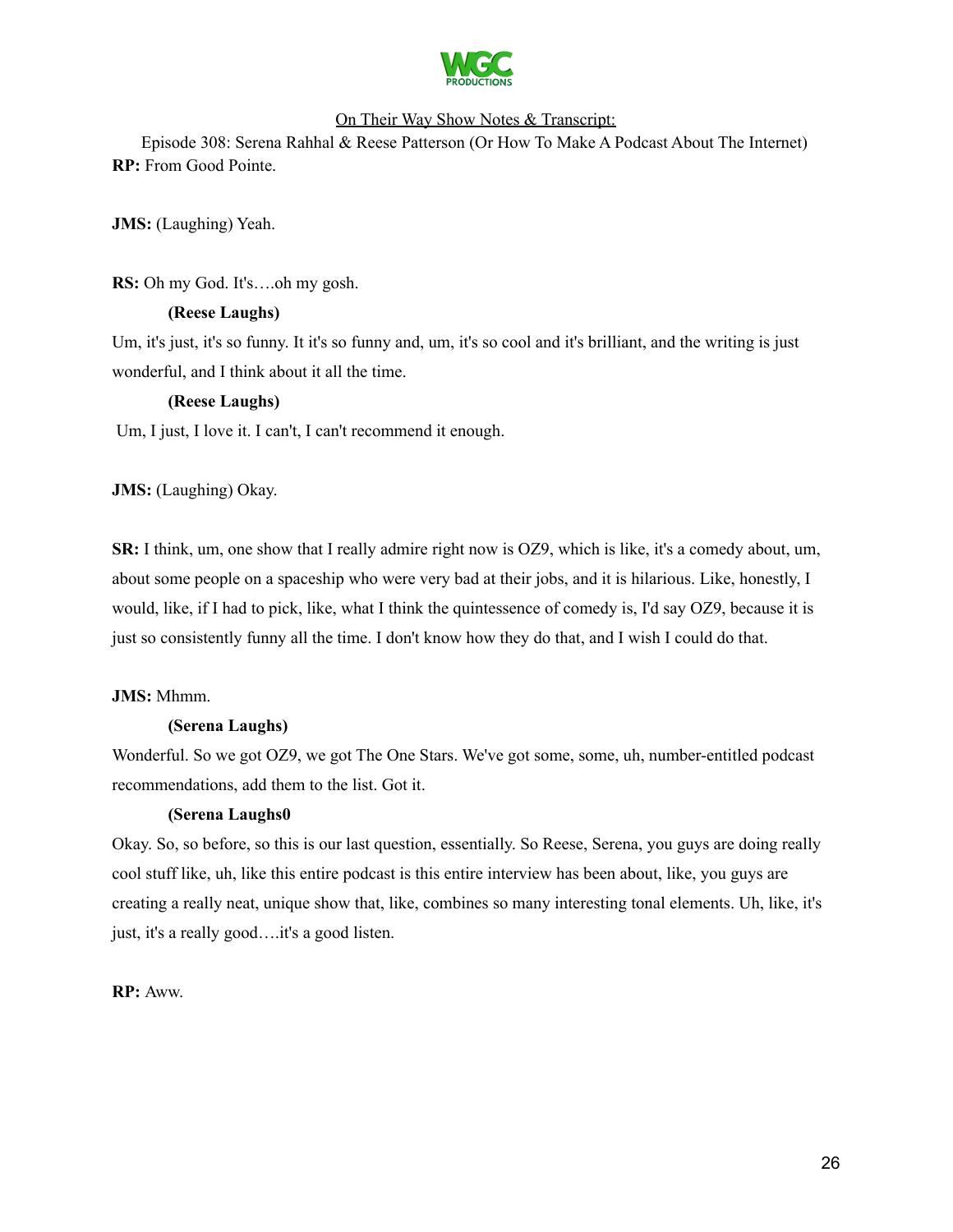

Episode 308: Serena Rahhal & Reese Patterson (Or How To Make A Podcast About The Internet) **JMS:** It's altogether a good piece of art. You're making more stuff in the future. You're coming out with Part II soon. So, like, as you just sort of climbing your way up this own artistic ladder, I want to ask you both, how will you guys know when you've made it?

**RP:** Ooh,

### **(Reese Laughs)**

My answer is very silly and very simple. Um, when we've made a video game.

### **(Reese and Serena Laugh)**

**JMS:** Okay.

**RP:** I, I've been fixated on the idea of going into game development for years, and it's never seemed more like a reality than it does now. Um, and I just want to make a game. I want to make multiple games, but I'll be happy if I just get one.

### **(Serena, Reese, and Jade Laugh)**

Um, yeah, it's very simple.

### **(Reese Laughs)**

**JMS:** Alright, making a video game is Reese's benchmark for making it. I got, that's pretty dope. Video games are cool. Yeah.

**SR:** (Laughing) I love that for you.

### **(Reese Laughs)**

**SR:** Oh man. I don't, I don't, I honestly, I'm not sure how to answer it because I feel like, um, I feel like art is such an ongoing thing for me that it's like, in some ways I feel like I've already kind of made it now because like five years ago I was like, "I'm never going to write original fiction." Like that was just something I had no interest in.